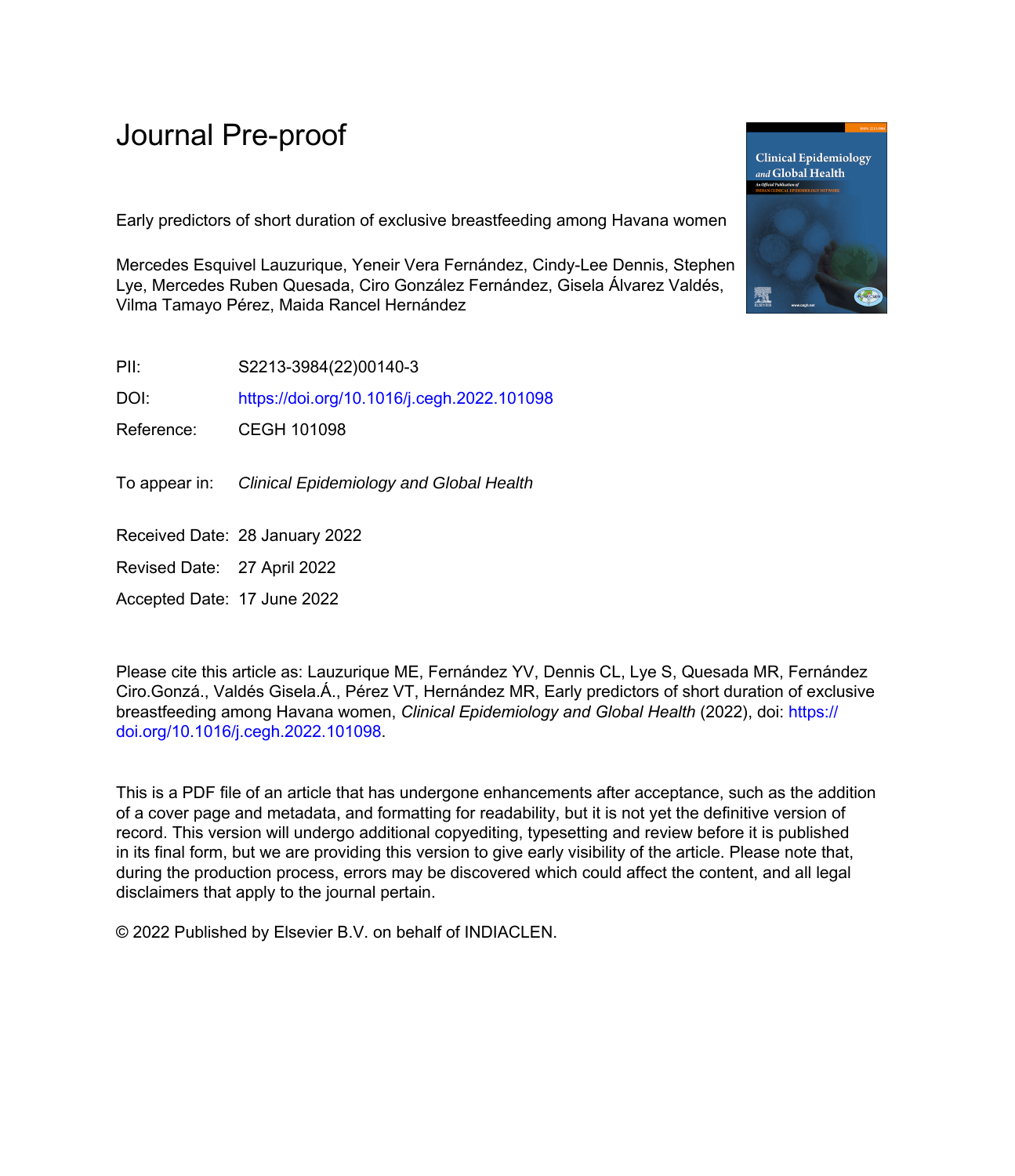# **Title: Early Predictors of short duration of exclusive breastfeeding among Havana women**

### **Running title: Predictors of short duration of EBF in Cuban women**

Mercedes Esquivel, Yeneir Vera, Cindy-Lee Dennis, Stephen Lye, Mercedes Ruben, Ciro González, Gisela Álvarez, Vilma Tamayo, Maida Rancel.

**Mercedes Esquivel Lauzurique**, specialist in Pediatrics with a Doctorate in Medical Sciences. Principal researcher. School Health Department. Head of the National Growth and Human Development. University of Medical Sciences. Havana, Cuba. [mesqui@infomed.sld.cu](mailto:mesqui@infomed.sld.cu) <https://orcid.org/0000-0001-8964-6040>

**Yeneir Vera Fernández,** Medical Doctor, specialist in Cardiology with a master's degree in Global Health and Child Welfare. Research Associate at the Alliance for Human Development. Lunenfeld-Tanenbaum-Research Institute. Sinai Health System. Toronto, Ontario, Canada. [vfernandez@lunenfeld.ca](mailto:vfernandez@lunenfeld.ca) https://orcid.org/0000-0003-1420-6256 ndez, Medical Doctor, specialist in Cardiology with a child Welfare. Research Associate at the Alliance for H<br>
1m-Research Institute. Sinai Health System. Toronto, C<br>
<u>eld.ca https://orcid.org/0000-0003-1420-6256</u><br>
Doctor

**Cindy-Lee Dennis**, Doctor of Science in Nursing. Principal Investigator, University of Toronto and St. Michael's Hospital Toronto, Ontario. Canada. Email: cindylee.dennis@utoronto.ca. <https://orcid.org/0000-0002-0135-7242>

**Stephen Lye,** Senior Investigator at Lunenfeld-Tanenbaum and Executive Director at the Alliance for Human Development. Professor Maternal-Fetal Medicine. Lunenfeld-Tanenbaum-Research Institute. Sinai Health System. Toronto, Ontario, Canada. Email: [lye@lunenfeld.ca](mailto:lye@lunenfeld.ca)

**Mercedes Ruben Quesada**, mathematician with a Ph.D. in Mathematical Sciences. Associate Professor. Faculty of Medical Sciences Victoria de Girón, University Medical Sciences of Havana, Cuba. [mruben@infomed.sld.cu.](mailto:mruben@infomed.sld.cu) <https://orcid.org/0000-0002-8667-5337>

**Ciro González Fernández**, mathematician with a Master's degree in Applied Statistics. Assistant Researcher. Julio Trigo López Faculty of Medical Sciences, University of Medical Sciences of Havana, Cuba. ciro@infomed.sld.cu<https://orcid.org/0000-0001-5905-1476>

**Gisela Álvarez Valdés**, a specialist in Pediatrics with a Master's Degree in Comprehensive Child Care. Assistant teacher. Teaching Polyclinic Julián Grimau. Havana Cuba. gisela.alvarez@infomed.sld.cu.<https://orcid.org/0000-0003-1619-5693>

**Vilma Tamayo Pérez,** a specialist in Pediatrics with a Master's Degree in Comprehensive Child Care. Added Researcher. School Health Department. Institute of Hygiene, Epidemiology and Microbiology. Havana Cuba. vilmayo@infomed.sld.cu.<https://orcid.org/0000-0003-4827-4978>

**Maida Rancel Hernández,** a psychologist with a master's degree in Medical Education. Associate Professor. Julio Trigo López Faculty of Medical Sciences, University of Medical Sciences of Havana, Cuba. mrancel@infomed.sld.cu.<https://orcid.org/0000-0003-2854-4424>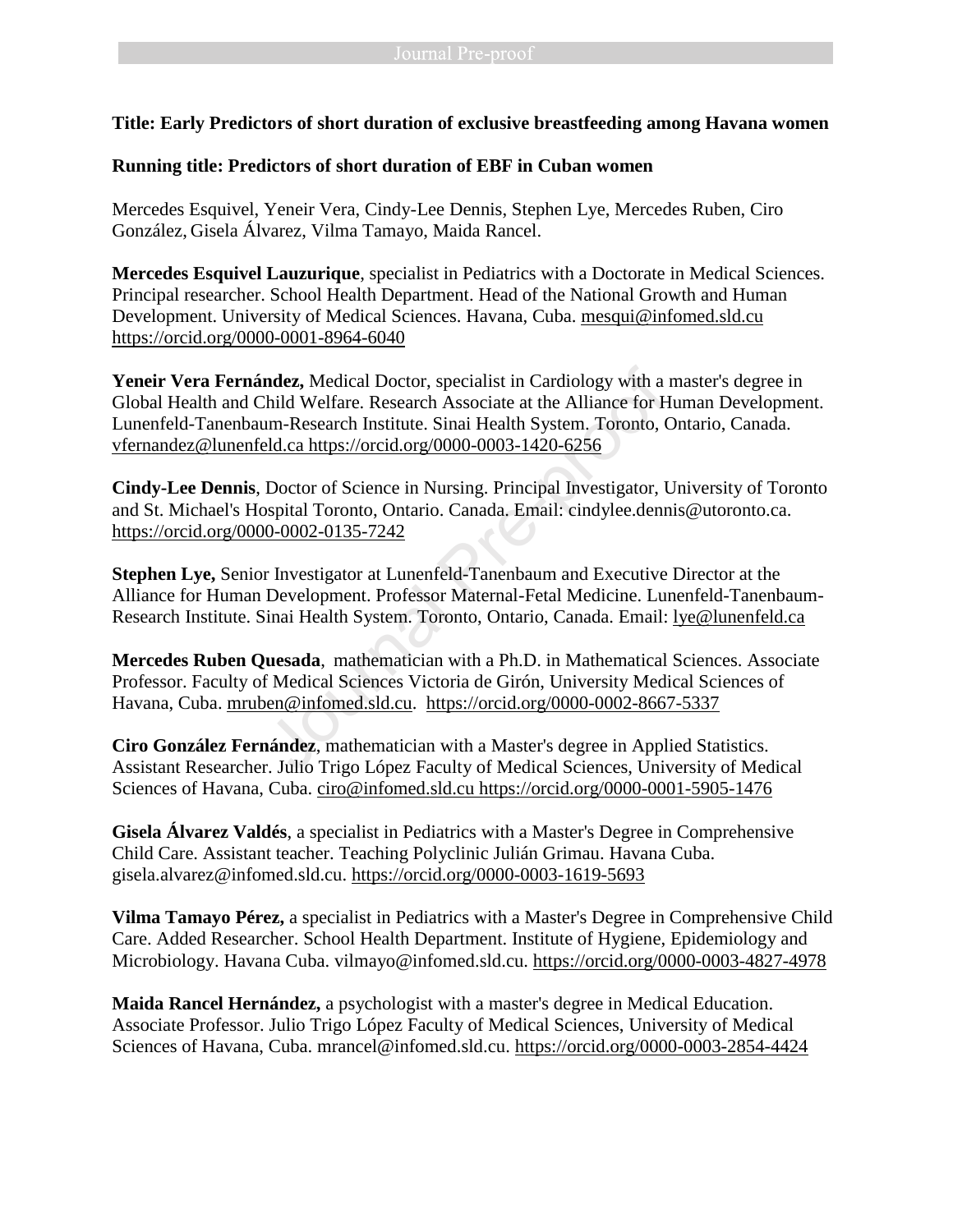**Corresponding Author: Cindy-Lee Dennis**, Doctor of Science in Nursing. Principal Investigator at the Women's College Research Institute and St. Michael's Hospital Toronto, Ontario. Canada. Email: cindylee.dennis@utoronto.ca.<https://orcid.org/0000-0002-0135-7242>

**Funding Statement:** This work was supported through a Canada Research Chair held by C-L Dennis.

**Disclosure statement:** The authors report there are no competing interests to declare.

**Data availability statement:** The data that support the findings of this study are available from

the corresponding author, CLD, upon reasonable request.

**Word Count:** 2,802 **Total references:** 40 **Number of tables:** 3 **Number of figures:** 0 Ournal Pre-proof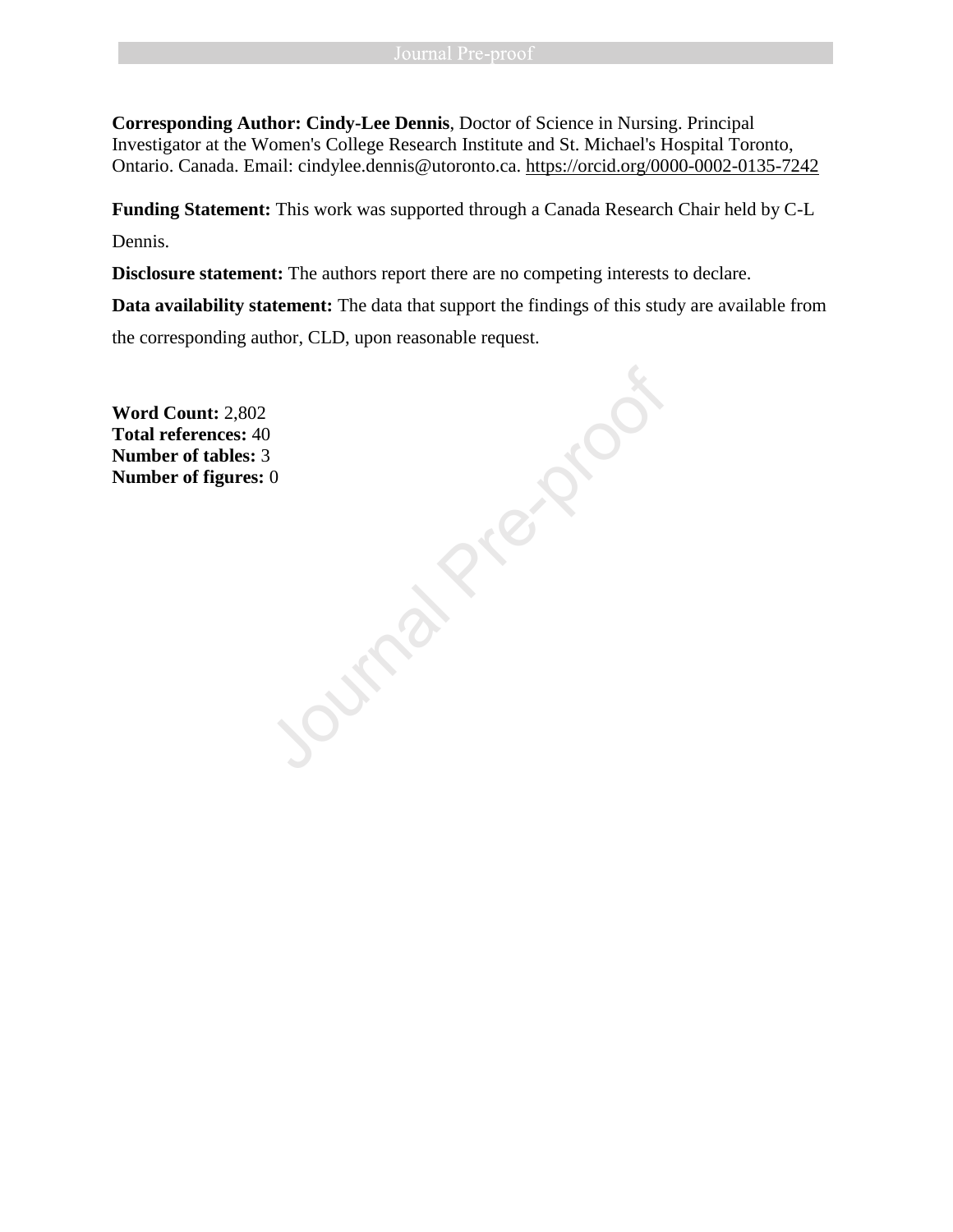# **Title: Early Predictors of short duration of exclusive breastfeeding among Havana women**

# **ABSTRACT**

**Problem:** In Cuba, only 40.9% of infants under the age of six-months are exclusively breastfed with the average duration of exclusivity being only 2.4 months. Evidence to guide the development of breastfeeding interventions among Cuban women to achieve exclusive breastfeeding to 6-months is limited. The objective was to identify early predictors for discontinuation of exclusive breastfeeding before 6-months among Cuban women.

**Methods:** In a cohort study, 273 maternal-infant pairs were recruited immediately following childbirth at a public hospital in Havana, Cuba and followed up to six months postpartum. A univariate and multivariate strategy was used to identify early predictors of the discontinuation of exclusive breastfeeding before six months.

**Results:** While all women were exclusively breastfeeding at hospital discharge, only 20.5% continued to six-months postpartum. The average duration of exclusive breastfeeding was 3.13 months ( $SD \pm 2.14$  months). Factors associated with the early discontinuation of exclusive breastfeeding were: (1) breastfeeding not initiated within the first hour of birth, (2) infant birthweight <3.3 kgs, (3) pacifier use, (4) maternal dissatisfaction with infant growth, (5) maternal mental health problems at one month and (6) low breastfeeding self-efficacy at birth and one month. In the multivariate analysis, only maternal dissatisfaction with infant growth progress at one month and birth weight <3.3 kg predicted the early discontinuation of exclusive breastfeeding. univariate and multivariate strategy was used to identify early predictors of discontinuation of exclusive breastfeeding before six months.<br>**Results:** While all women were exclusively breastfeeding at hospital disch contin

**Conclusion:** Mothers who gave birth to an infant with a lower birth weight and were dissatisfied with their infant's growth trajectory were high risk to prematurely discontinue exclusive breastfeeding before 6 months.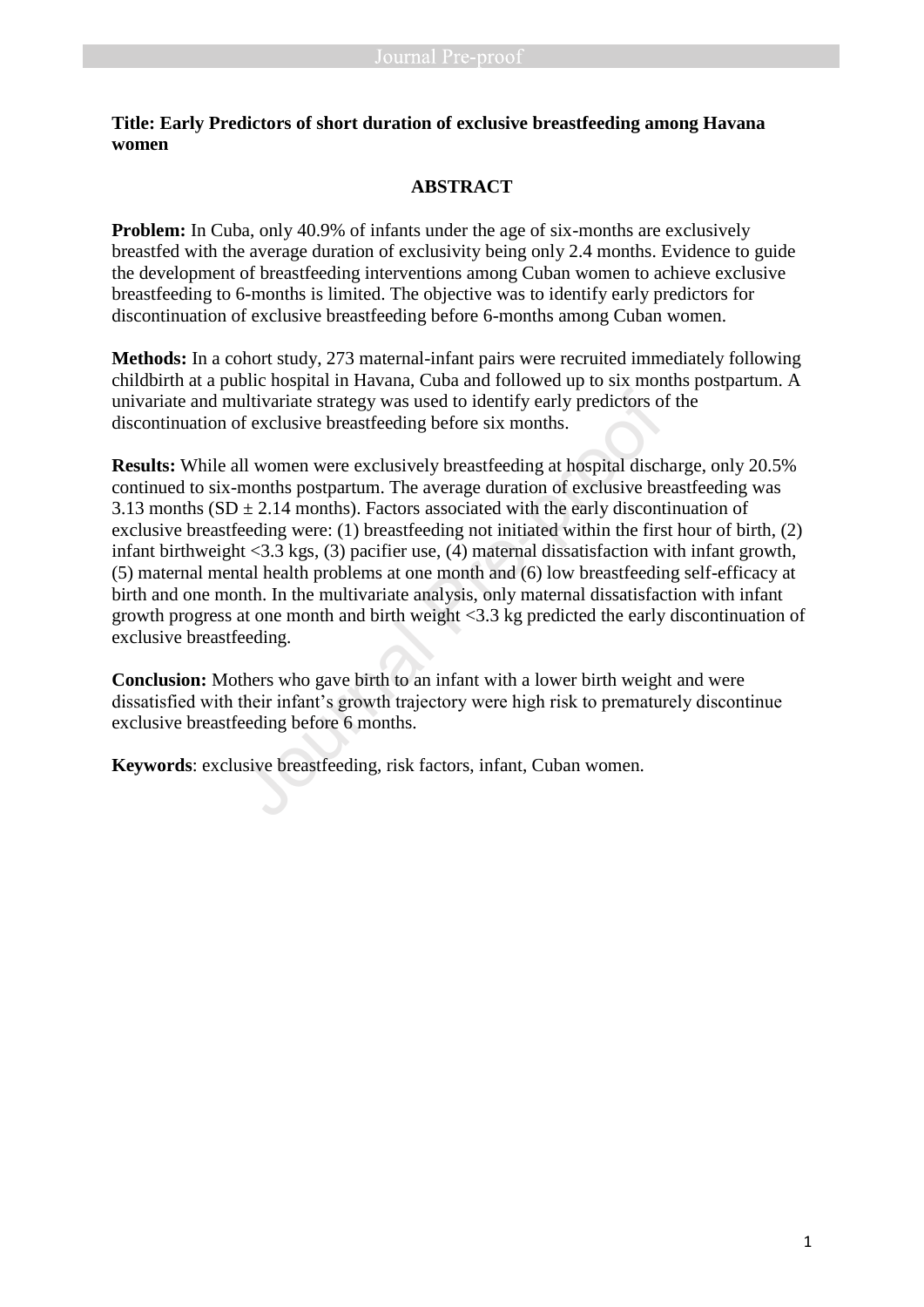### **INTRODUCTION**

The World Health Organization (WHO) recommends breastfeeding should be initiated within the first hour of birth and continued exclusively to six months postpartum.<sup>1,2</sup> It has been well documented over the past 30 years that breastfeeding has a significant positive effect on child health and development. $3-6$  Further, there is ever-growing evidence to suggest that an increase in duration of exclusive breastfeeding may be associated with a reduction in the risk of the child being overweight and developing obesity later in life.<sup>4,7</sup> Given that obesity is an important risk factor for cardiovascular disease, diabetes, and mental health, exclusive breastfeeding to six months postpartum may be an important preventative strategy to address the rising rates of non-communicable diseases.<sup>8,9</sup> Breastfeeding is also beneficial for mothers since it may provide protection against postpartum hemorrhage, breast and ovarian cancers, and type 2 diabetes mellitus.<sup>2</sup> The scaling up of breastfeeding to a near universal level internationally could prevent 823,000 annual deaths in children younger than 5 years and 20,000 annual deaths from breast cancer.<sup>10</sup> In the time ends of the long and alternative transferred in the transferred in the transferred in the transferred in the bease of the beastfeeding to six months postpartum may be an import ss the rising rates of non-commun

Despite these important short and long-term benefits, globally only 42% of infants less than six-months of age are exclusively breastfed.<sup>11</sup> In Cuba, only 40.9% of infants under the age of six-months are exclusively breastfed with the average duration of exclusivity being only 2.4 months.<sup>12</sup> While the Cuban government has made a significant investment into improving maternal and child health outcomes, breastfeeding exclusivity to six months remains an unattained goal. The Cuban government is aligned with the WHO Nutrition Goals and the Sustainable Development Goals and has set a goal to increase exclusive breastfeeding prevalence rate to 50% by 2025 among infants under six-months of age.<sup>13</sup> Evidence to guide the development of breastfeeding interventions among Cuban women to achieve this goal is limited as there is no data to identify potential targetable risk factors to support continued exclusivity. To date, Cuban breastfeeding studies have been primarily descriptive<sup>14</sup> and little is known about modifiable behaviors that influence the duration of exclusive breastfeeding to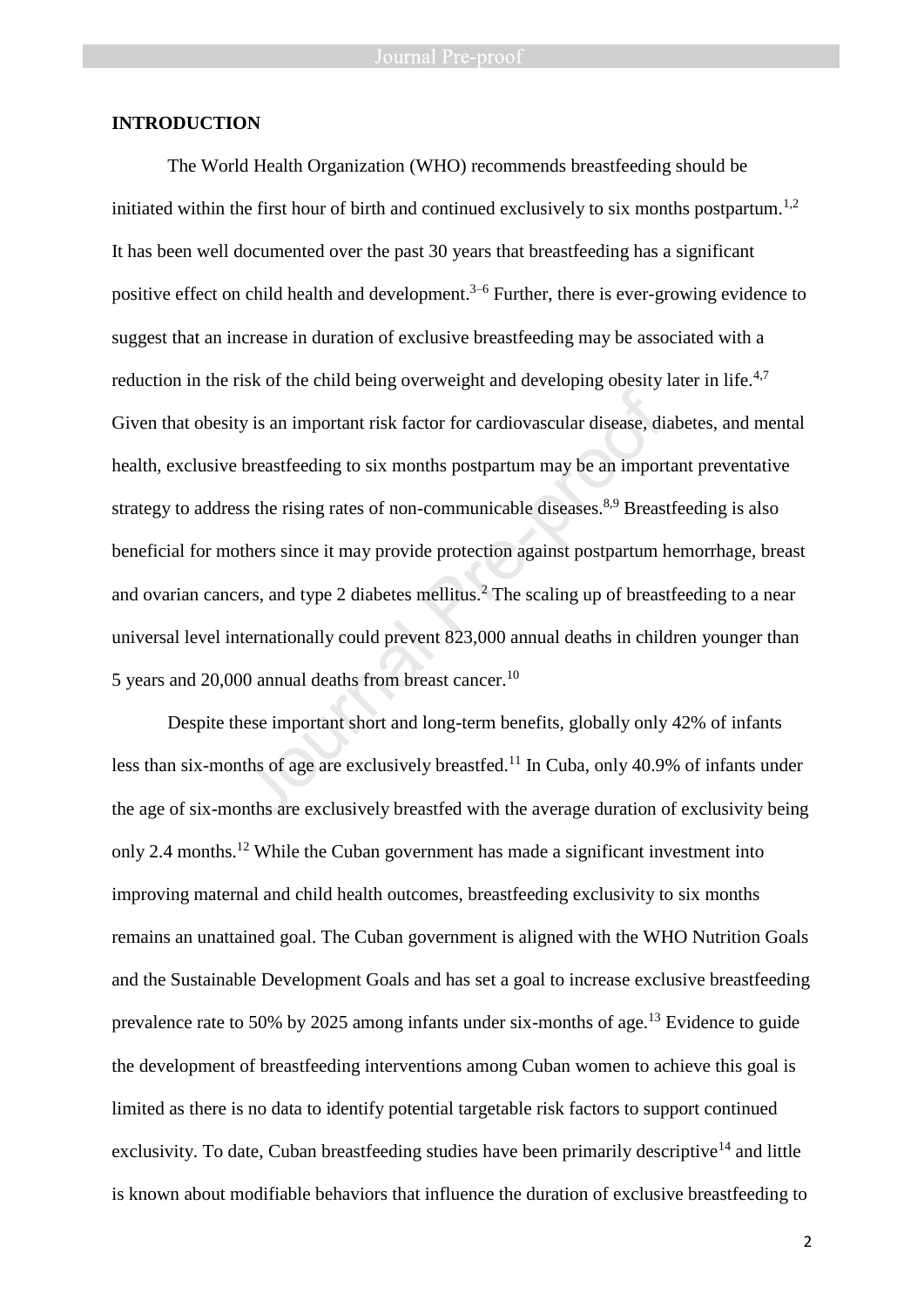six-months postpartum. The purpose of this study was to identify early predictors of the discontinuation of exclusive breastfeeding before six months among Cuban women. These data will be used to guide the development of culturally appropriate breastfeeding support interventions.

### **METHODS**

### **Participants and procedures**

A prospective cohort study was conducted where mother-infant pairs were recruited immediately after birth at Ángel Arturo Aballí Hospital in Havana, Cuba. This hospital is a maternal and Child hospital that holds the status of Mother and Child Friendly Hospital, which implements the ten steps established for successful breastfeeding. In Cuba, almost all (99%) of the deliveries are institutional, and most women are discharged within 48 hours if they do not have any complications. First Presentation and Mospital in Havana, Cuba.<br>
The birth at Ángel Arturo Aballí Hospital in Havana, Cuba.<br>
Tild hospital that holds the status of Mother and Child Friends.<br>
Interies are institutional, and most women are

Recruitment occurred from January to June 2016 among mothers who resided in the health care areas of the Los Pinos, Capri, Párraga and Grimau polyclinics. For women to be considered eligible, they had to have a live singleton term birth and they were excluded if they had a severe health condition during pregnancy or the postpartum period that could interfere with breastfeeding or an infant who required NICU care. Following informed consent procedures, pediatricians conducted semi-structured interviews with participants in the immediate postpartum period before hospital discharge. Subsequent follow-up interviews were conducted every 4 weeks ( $\pm$  3 days) during the child's well-baby visit at the local health clinics by trained research staff until six-months postpartum. The Ethics Committee of the School of Medical Sciences Julio Trigo López approved the project protocol as did the Ministry of Health of Cuba.

### **Predictor Variables**

Exclusive breastfeeding was defined as no other food or drink, not even water, except breast milk (including expressed breast milk) to 6 months postpartum.<sup>15</sup> The discontinuation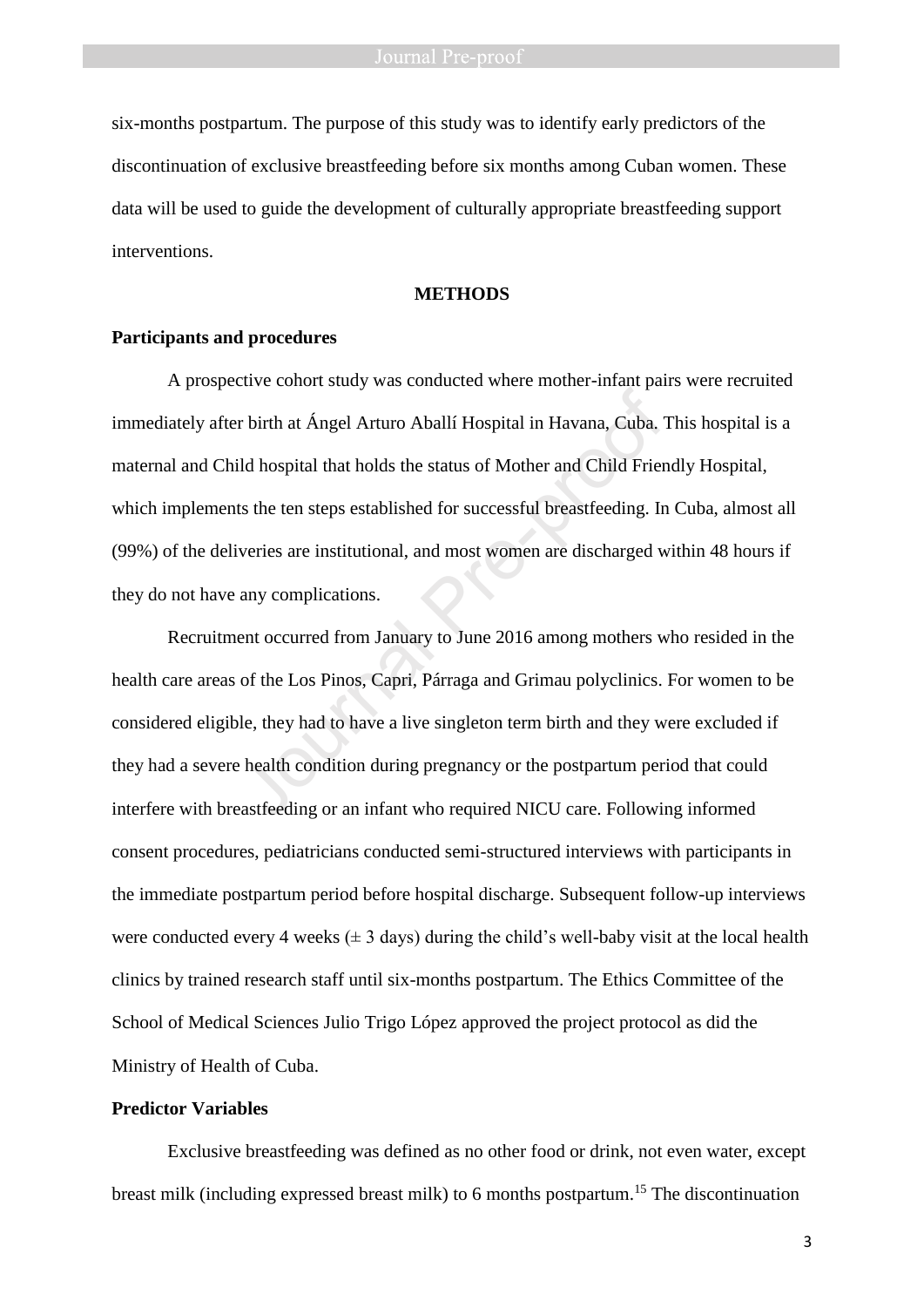### Journal Pre-proof

of exclusive breastfeeding before six months was considered the dependent variable in this study. The independent variables were classified into four domains: (1) sociodemographic, (2) obstetric and infant health, (3) maternal satisfaction with support and infant growth, and (4) maternal psychological state.

S*ociodemographic variables* included: maternal age (<20, 20-35, > 35 years); skin color (white, black, mestizo); highest level of education completed (elementary school, high school, university); occupation (housewife, state worker, other); cohabiting with the infant's father (yes, no); maternal smoking status at one month (yes, no); and family functioning using the measure developed by Louro<sup>16</sup> where scores 70-57 = good family functioning, 56-43 = moderate family functioning, and ≤ 42 = poor family functioning. *Obstetric and infant variables* included: parity (primiparous, multiparous), type of delivery (vaginal, cesarean section), initiation of breastfeeding in the first hour of delivery (yes, no), informed about the benefits of exclusive breastfeeding (yes, no), infant sex (male, female), birth weight ( $>$ 3.3) kg, which was the sample's mean birth weight,  $\leq$ 3.3 kg), and use of a pacifier at one month of age (yes, no). *Maternal satisfaction variables* included: perceptions of breastfeeding progress (satisfied, unsatisfied), partner breastfeeding support (satisfied, unsatisfied), family and friends breastfeeding support (satisfied, unsatisfied), and infant growth trajectory (very satisfied, satisfied, and unsatisfied). maternal smoking status at one month (yes, no); and family<br>redeveloped by Louro<sup>16</sup> where scores 70-57 = good family<br>umily functioning, and  $\leq 42$  = poor family functioning. *Ob*<br>ed: parity (primiparous, multiparous), t

Finally, variables assessing *maternal psychological state* included: anxiety assessed using the State-Trait Anxiety Inventory (STAI) (no presence of anxiety:  $\leq 40$  or presence of anxiety:  $>$  40)<sup>17,18</sup> and depressive symptoms using the Edinburgh Postnatal Depression Scale (EPDS) (no presence of depression symptoms:  $\leq$  9 or presence of depression symptoms:  $>$ 9).<sup>19</sup> The presence of comorbid anxiety and depression (STAI > 40 and EPDS > 9) were also assessed. Maternal breastfeeding self-efficacy was examined in- hospital and at one-month postpartum using the Spanish version of the Breastfeeding Self-Efficacy Scale-short form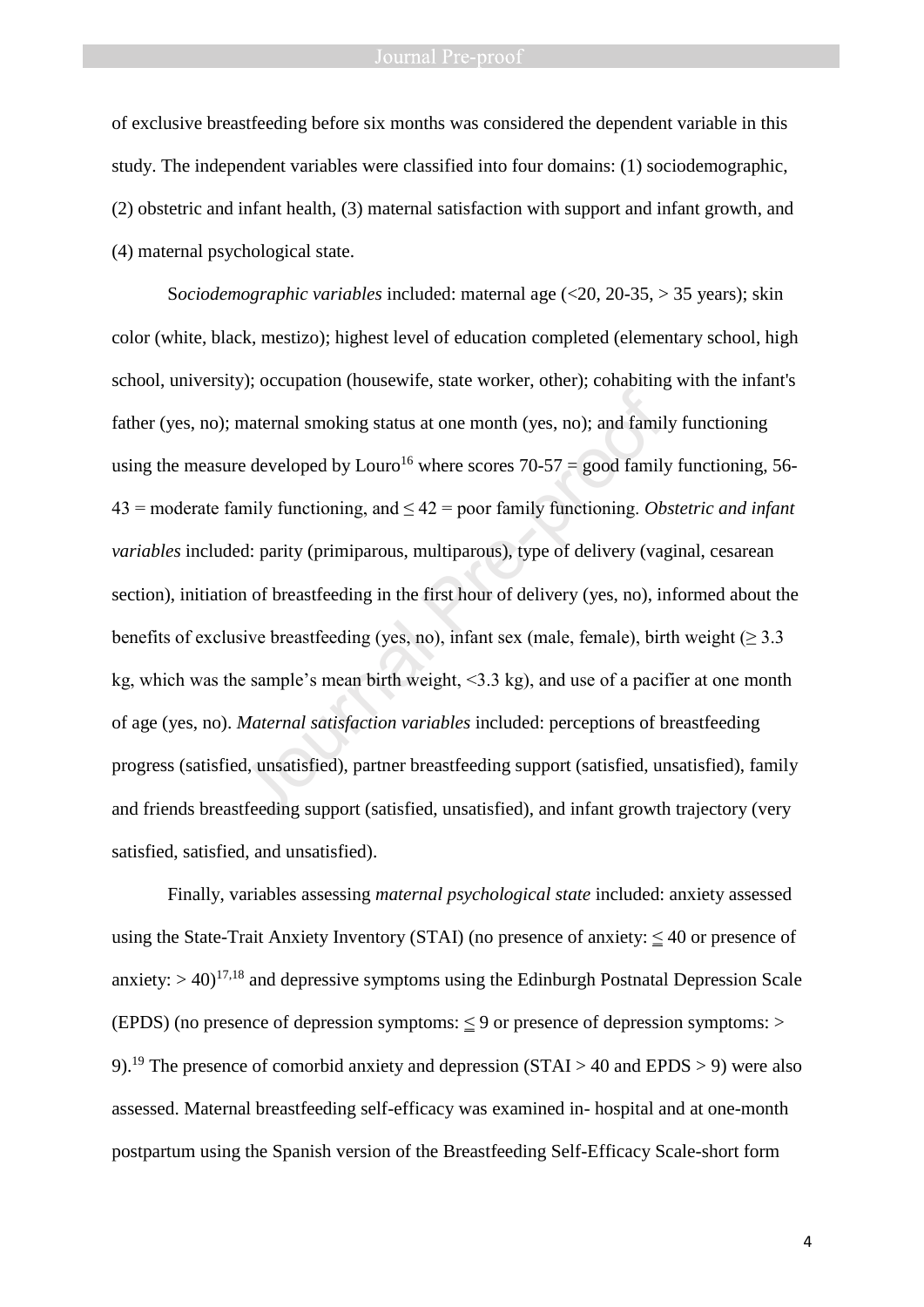(BSES-SF) developed by Dennis<sup>20</sup> and validated in Spanish by Oliver.<sup>21</sup> High breastfeeding self-efficacy was a BSES-SF score  $\geq$  than the sample mean.

### **Statistical analysis**

Descriptive statistics were summarized using absolute numbers and percentages, means, and standard deviations. The dependent variable was average duration in months of exclusive breastfeeding. The univariate associations between the independent variables selected and the duration of exclusive breastfeeding were explored by comparing, with the use of t-test and ANOVA, the means of duration of exclusive breastfeeding in months according to categories of above-mentioned variables. The percentages of missing data for the independent variables were less than 10%. To estimate the strength of the association in the cases where this was significant, the Odds Ratio (OR) was calculated using a 95% Confidence Interval (CI). From these results, a multivariate analysis was performed using multiple logistic regression with dichotomous responses to assess which variables contributed to a significant independent risk of short duration of exclusive breastfeeding and only significant variables were included in the final model. The data did not show multicollinearity between the predictor variables. With the information obtained, data was processed using the SPSS Version 22 program. MANOVA, the means of duration of exclusive breastfeeding<br>gories of above-mentioned variables. The percentages of<br>variables were less than 10%. To estimate the strength of this<br>was significant, the Odds Ratio (OR) was calcu

### **RESULTS**

During the six months of recruitment, 341 women were eligible to participate in the study and were recruited. Of these, 273 (80.0%) completed the monthly interviews to sixmonths postpartum. Reasons for withdrawal included moving out of the study area  $(n=13,$ 3.8%), refusal to complete a follow up interview (n=8, 2.3%), and living outside the geographical area despite being cared for during pregnancy within the area (n=47, 13.8%).

All participants were exclusively breastfeeding at hospital discharge. The percentage of women exclusive breastfeeding declined steadily to 82.1% at one-month, 61.9% at threemonths and 20.5% at six-months postpartum. About half of the women were mestizo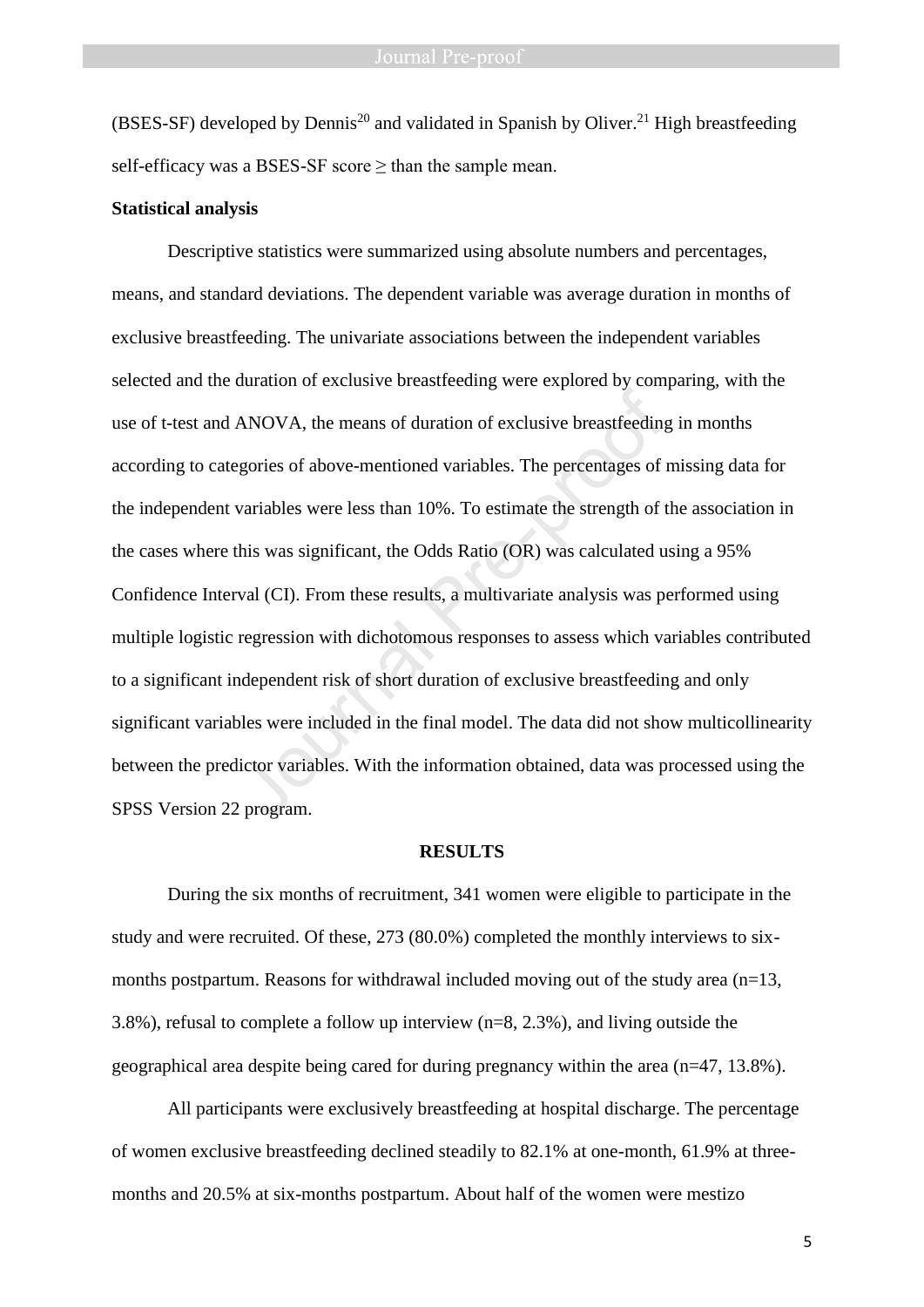ethnicity (51.6%), had high school education or more (52.0%), and classified themselves as housewives (54.2%). The majority were between 20 and 35 years old (75.8%), lived with the infant's father (86.4%), and were considered living in a functional family (62.3%). Approximately two-thirds of women were primiparous (61%), had a vaginal delivery (61.0%), and breastfed their infant in the first hour after birth (60.8%). A high percentage (82.4%) reported being informed about the benefits of breastfeeding and 83.2% were satisfied with the progress of breastfeeding in-hospital. At one-month, 81.9% of women were satisfied with their infant's growth, 75.8% were satisfied with the breastfeeding support from their partner, and 71.8% reported being satisfied with their family support. As for the infants, 50.2% were male, 51.1% had a birth weight  $\geq$  3.3 kg, and 24.2% used a pacifier at one-month of age.

The mean score for the breastfeeding-self-efficacy scale did not change significantly from hospital discharge (M: 60.6; SD  $\pm$  7.2) to one-month postpartum (M: 60.2; SD  $\pm$  8.9). In total, 48.0% of mothers in-hospital and 51.4% at one-month were classified as having high breastfeeding self-efficacy. Ten percent of women had high anxiety with an STAI score > 40 in the immediate postpartum period, increasing slightly to 12.0% at one-month. Similarly, 17.6% had depressive symptoms in the immediate postpartum period as demonstrated with an EPDS score > 9 decreasing to 11.3% at one-month. Comorbid symptoms of both high anxiety and depressive symptoms were reported by 3.1% of women in the immediate postpartum period, increasing to 6.4% at one-month. Solvet the main of the breastfeeding sup<br>Solvet the breastfeeding sup<br>Solvet the breastfeeding sup<br>Solvet the breastfeeding sup<br>proof. As formulated being satisfied with their family support. As formulated as<br>a particle,

### **Variables associated with the duration of exclusive breastfeeding**

The mean duration of exclusive breastfeeding was 3.13 months  $(SD \pm 2.14)$ . Variables associated with the average monthly duration of exclusive breastfeeding included: not initiating breastfeeding during the first hour after birth ( $p = .008$ ), infant birthweight  $\lt$ 3.3kg ( $p = .003$ ), use of a pacifier at one-month ( $p = .003$ ), dissatisfaction with infant growth at one-month ( $p = .001$ ), low breastfeeding self-efficacy in-hospital ( $p = .041$ ) and at one-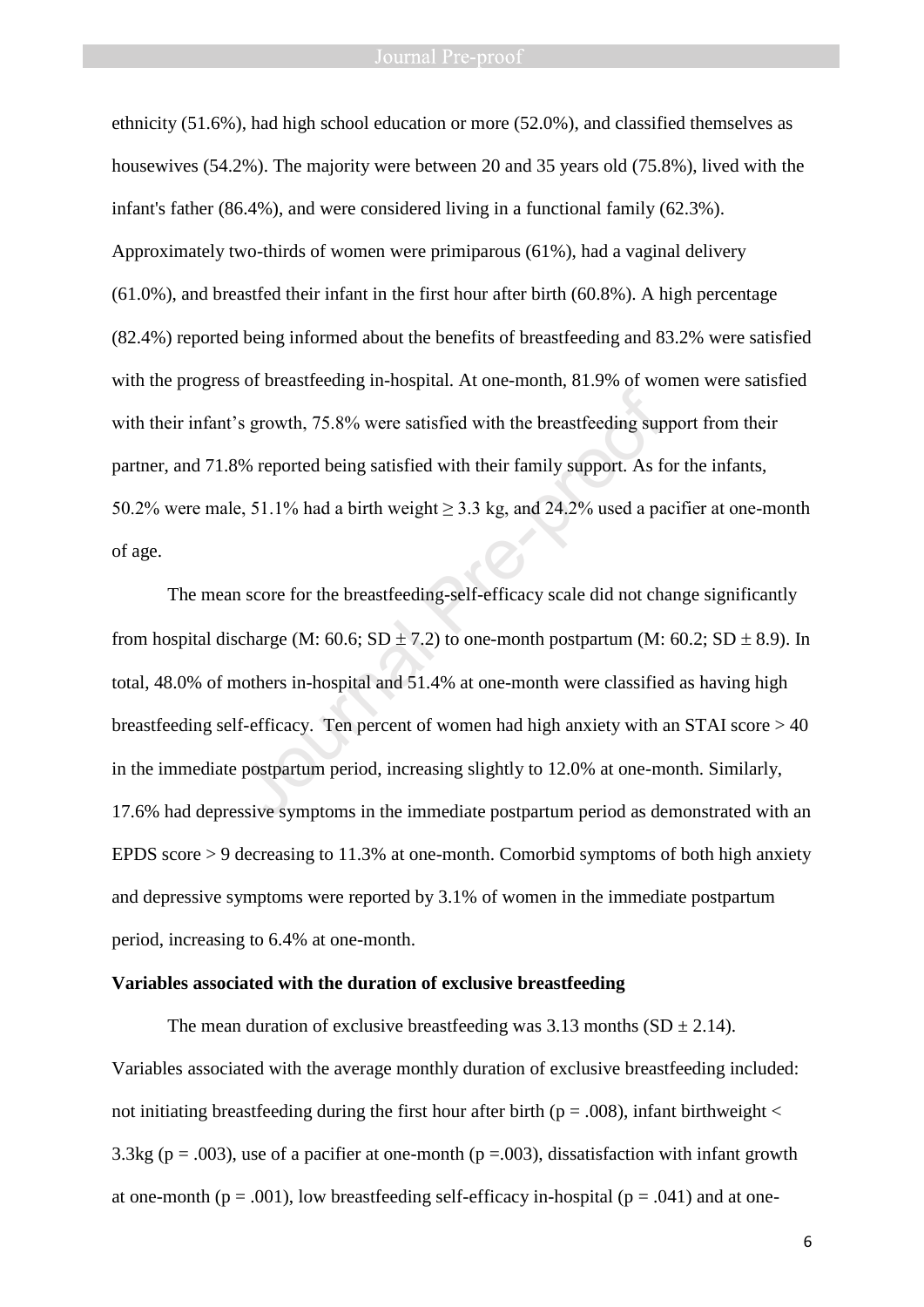month ( $p = .003$ ), high anxiety ( $p = .050$ ), symptoms of depression ( $p = .008$ ) or comorbidity  $(p = 0.08)$  at one-month (Table 1). Building upon these differences, the following variables significantly predicted a shorter duration of exclusive breastfeeding: did not initiate breastfeeding after the first hour of birth (OR: 1.84, 95% CI: 1.11-3.04), infant birthweight < 3.3 kg (OR: 1.88, 95% CI: 1.15-3.08), pacifier use at one month (OR: 1.98, 95% CI: 1..11- 3.55), mother dissatisfaction with infant growth at one month (OR: 3.02; CI : 95%: 1.53- 5.95), low breastfeeding self-efficacy in- hospital (OR:1.85; IC 95%:1.06-3.22) and at onemonth (OR: 1.89, 95% CI: 1.13-3.15), maternal anxiety (OR: 2.93, 95% CI: 1.33-6.46), depression (OR: 2.60, 95% CI: 1.17-5.77) or comorbidity (anxiety and depression) (OR: 3.73, 95% CI: 1.27-10.92) at one-month (Table 2).

In multivariate analysis, the only variables that remained in the final model as independent predictors of short duration of exclusive breastfeeding included: dissatisfaction with infant growth at one month (OR:  $3.164$ ;  $95\%$  CI: 1.373 -7.288) and birth weight <3.3 kg (OR: 1.898; 95% CI: 1.010-3.569, Table 3). The Hosmer Lemeshow test (Chi-square = .108; p = .948) showed that there were no significant differences between the observed and expected values of the dependent variable, suggesting that the model obtained fitted the data well (OR:1.85; IC 95%:1.06-3.22). 9.95% CI: 1.13-3.15), maternal anxiety (OR: 2.93, 95% C<br>2.60, 95% CI: 1.17-5.77) or comorbidity (anxiety and dep<br>9.92) at one-month (Table 2).<br>ariate analysis, the only variables that remained in the final<br>dictors of shor

### **DISCUSSION**

Focusing on the purpose of this study, this is the first study among Cuban women to examine factors predictive of a short duration/discontinuation of exclusive breastfeeding before six months postpartum. Overall, we found a high rates of exclusive breastfeeding at one month (82.1%) at one-month which decreased to 61.9% at three-months postpartum. However, there was a significant drop in exclusivity to 20.5% at six-months postpartum. Among the sociodemographic and other variables examined to identify predictors of a shorter duration of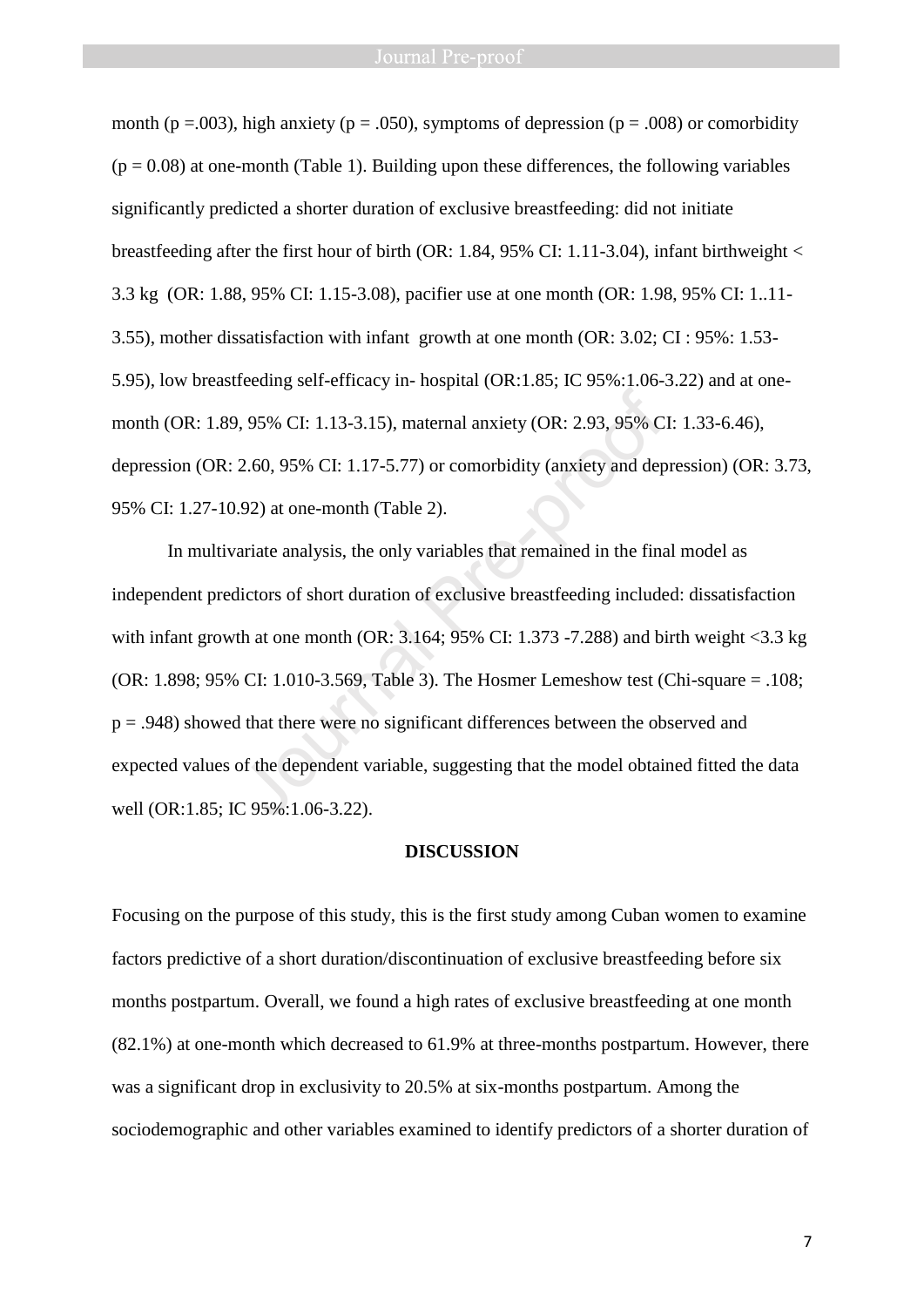### **Journal Pre-proof**

exclusivity only infant birth weight and maternal satisfaction with infant growth at one-month postpartum were significant.

According to UNICEF data, 91.8% of infants are breastfed for the first 2 days after birth and 40.6% are exclusively breastfed up to 5 months of age.<sup>22</sup> Cuba rates are similar to the global average of exclusive breastfeeding up to 5 months of age (44%) and slightly higher than the Latin American & Caribbean average at  $37\%$ <sup>22</sup> Thus, our findings are consistent with the national rates and provide valuable insight into the decline in exclusive breastfeeding between birth and 6-months postpartum. The multivariate logistic regression identified two factors that influenced the duration of exclusive breastfeeding, and both focused on infant weight. The unsatisfaction of the mothers with the progress of the infant's growth at onemonth of age and the birth weight less than 3.3 kg were early predictors of shorter duration of exclusive breastfeeding, increasing the probability more than twice. Other studies have found that mothers who have concern around infant weight gain can be a potential risk factor for cessation of exclusive breastfeeding.<sup>23</sup> It is not necessarily the weight itself that is an issue, as 3.3kg is reflects the mean of this sample rather than a clinically low birth weight; but more so mothers' perceptions about growth of their children if they are less than the average in the population. This could be possibly influenced by social reasons in that mothers consider "bigger is better" whereby they associate the presence of overweight in the infant with better health, which leads them to use early milk formula and complementary foods to increase the weight of the infant.<sup>24</sup> Similarly, evidence suggest that infants with lower birth weight are more likely to have a shorter duration of exclusive breastfeeding.<sup>25,26</sup> Thus, the current findings, along with existing evidence, suggest that these risk factors should alert health professionals about the increased risk of early abandonment of exclusive breastfeeding. Further interventions should focus on identifying strategies to improve exclusive breastfeeding among mothers concerned about their infant's weight. d 6-months postpartum. The multivariate logistic regression<br>enced the duration of exclusive breastfeeding, and both fo<br>tisfaction of the mothers with the progress of the infant's<br>d the birth weight less than 3.3 kg were ea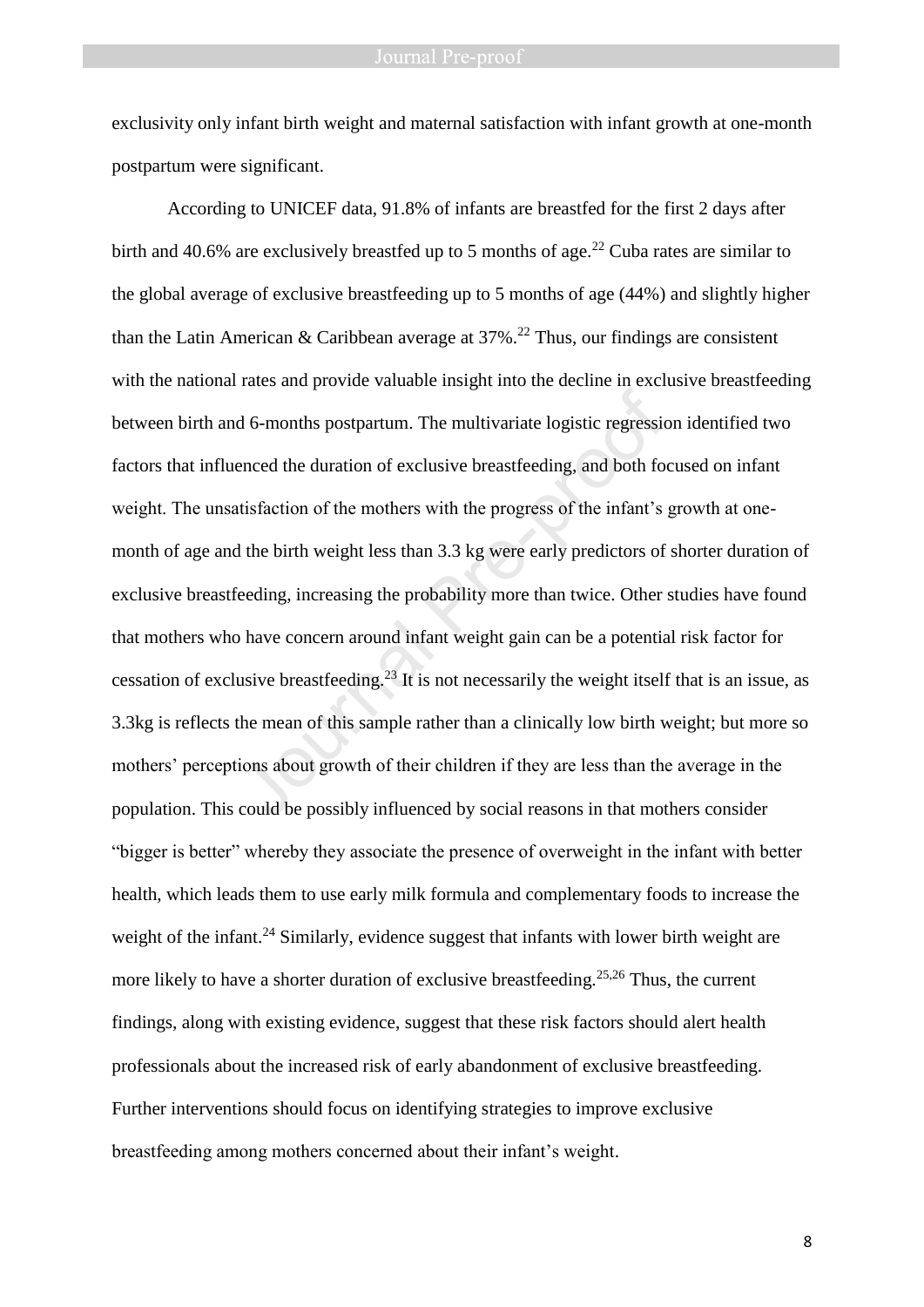Results of this study are interesting in that no association was found between maternal age, education, partner support or family functioning and breastfeeding exclusivity. This is contradictory to previous research which has highlighted the importance of maternal demographic factors and her support system.<sup>27</sup> The universal coverage of the Cuban Health System and the guidelines of the Maternal and Child Health Program (MCHP), which provides ten antenatal visits among women with uncomplicated pregnancies, and biweekly follow-up visits in the first three months moving to monthly afterwards for the first year postpartum<sup>28,29</sup> may have attenuated the differences that other authors have identified in relation to demographic and social variables.

Among delivery and hospital practice variables analyzed, only breastfeeding initiated within the first hour of birth showed a significant association with the duration of exclusive breastfeeding. Early initiation of breastfeeding is one of the Baby Friendly Hospital Initiative recommendations suggested by the WHO to support the continuation of breastfeeding.<sup>2</sup> Considering national data, only 64.1% of Cuban mothers met this WHO recommendations<sup>30</sup> yet the current study found that 100% of infants were being exclusive breastfeed upon hospital discharge. Regardless, breastfeeding initiation soon after delivery requires attention and is an important area to target the improvement of postpartum care. Parity and type of delivery were not associated with breastfeeding exclusivity among Cuban women, a finding similar to some research<sup>31</sup> but not others.<sup>32</sup> may have attenuated the differences that other authors have<br>graphic and social variables.<br>lelivery and hospital practice variables analyzed, only brea<br>our of birth showed a significant association with the dura<br>arly initia

Most of the women reported being informed of the benefits of exclusive breastfeeding but this did not translate into continued exclusivity to 6 months postpartum. Interventions related to breastfeeding oftentimes have several components: social and media mobilization, development of legislation, policies, and financing and, in addition, counseling along with support and management at the individual level of breastfeeding.<sup>33</sup> In Cuba, as part of the social protection system, working mothers receive a paid prenatal leave from 34 weeks of gestation that extends through the first year postpartum.<sup>34</sup> Clearly education alone is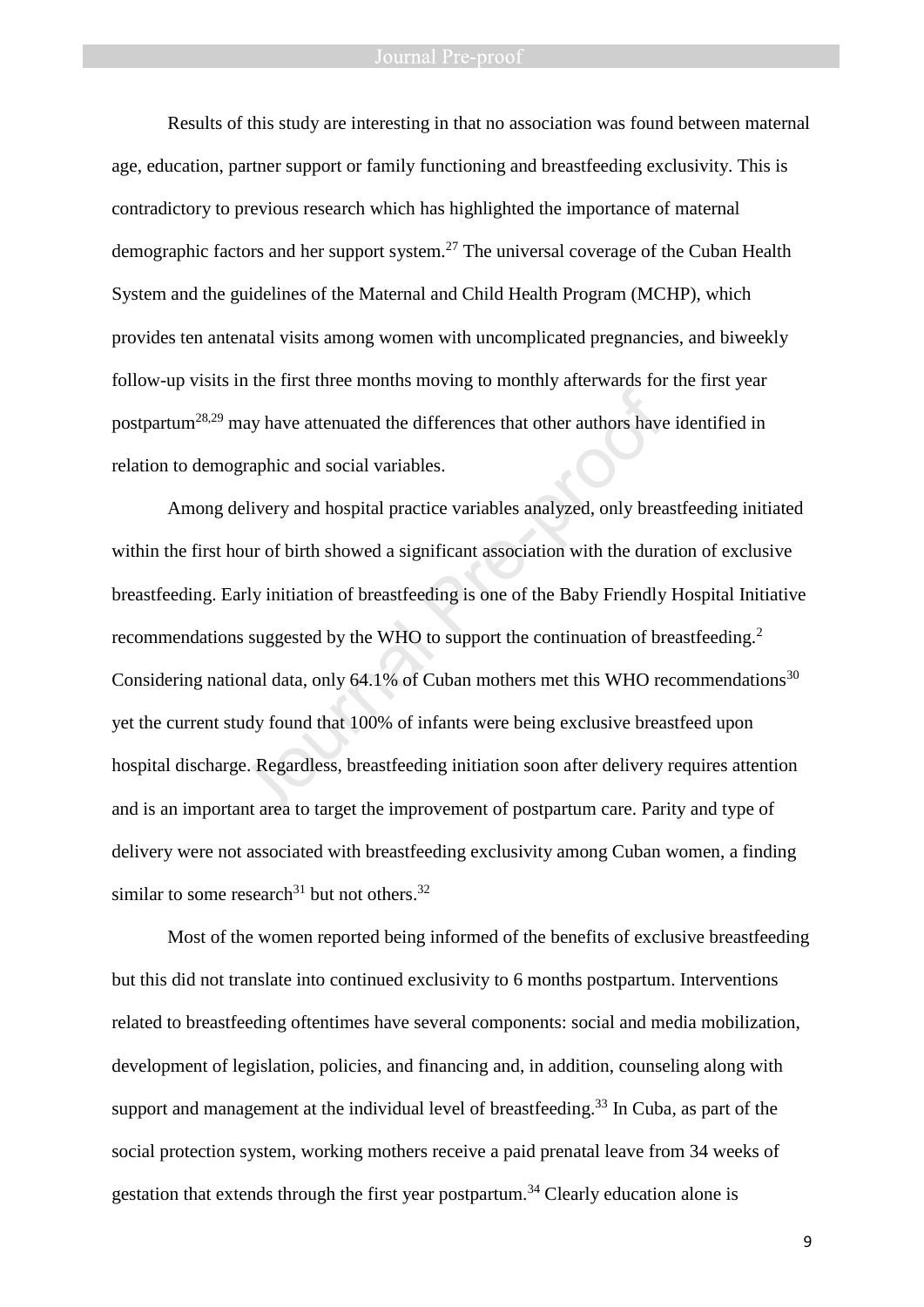insufficient to improve breastfeeding outcomes and a multi-pronged approach is required, including counselling and health system changes. <sup>35</sup> Evidence suggests that breastfeeding interventions spanning the whole perinatal period (e.g., delivered across the antenatal and postnatal period) are often the most effective at improving exclusive breastfeeding,  $36,37$ 

The variables that were related to the psychological state were of great interested given they have not been previously studied with Cuban women. Low breastfeeding selfefficacy and the presence of mental health concerns such as anxiety, depression, or comorbidity in women at the immediate postpartum period and at one-month significantly increased the risk for a shorter duration of exclusive breastfeeding. Dennis<sup>38</sup> defined breastfeeding self-efficacy as a mother's confidence in her ability to breastfeed and predicts whether a mother chooses to breastfeed, how much effort she will expend, whether she will have self-enhancing or self-defeating thought patterns, and how she will emotionally respond to breastfeeding difficulties. Our results confirm similar findings reported by the literature, with higher breastfeeding self-efficacy associated with increased exclusive breastfeeding rates.39–41 Systematic reviews have also found that postpartum depression and anxiety are associated with lower breastfeeding duration and exclusivity rates.<sup>41–43</sup> Overall, breastfeeding self-efficacy, anxiety, and depression were associated with a shorter duration of exclusive breastfeeding exclusive duration but not predictive, Further, research is warranted to examine the relationship between maternal mental health and infant feeding behaviours. nen at the immediate postpartum period and at one-month<br>that of a shorter duration of exclusive breastfeeding. Dennis<br>f-efficacy as a mother's confidence in her ability to breast<br>r chooses to breastfeed, how much effort sh

### **LIMITATIONS**

This cohort was limited to women residing in one of the participating municipalities of the province of Havana, reducing generalizability to the larger Cuban population. Future work could replicate this study in women who live in other conditions or reside in other provinces to identify whether the short-term predictors of exclusive breastfeeding identified are similar. The data lost in some variables may also have produced some bias in the sample.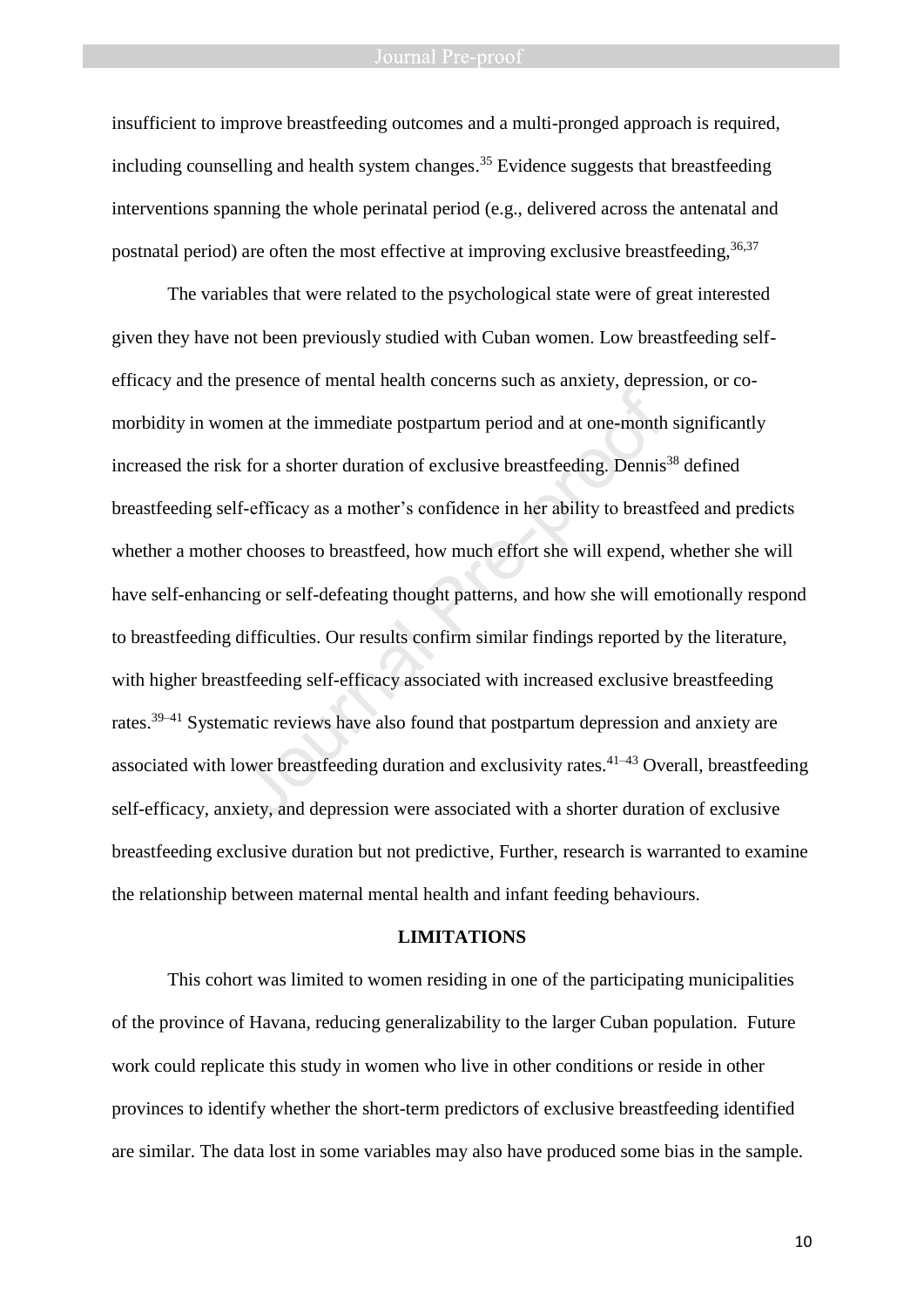The list of predictors was extensive but obviously did not exhaust all those factors that have been reported in the literature associated with the breastfeeding process.

### **CONCLUSION**

This was the first study among Cuban women to explore factors predictive of the early discontinuation of exclusive breastfeeding. Infant birth weight below 3.3kg and maternal dissatisfaction with the progress in the growth of the infant at one month of age were the only variables predictive of a shorter duration of exclusive breastfeeding. Interventions that target maternal perceptions of infant growth are needed to assist Cuban families to continue exclusive breastfeeding. Further research is warranted to examine breastfeeding self-efficacy and its influence of maternal confidence in infant growth. The relationship between maternal mental health and infant feeding behaviors also requires additional attention given the welldocumented negative relationship. The results from this first-ever study provide invaluable information to guide policies aimed at increasing the use of exclusive breastfeeding in this population. For the antitate and allegence the antitive terms of infant growth are needed to assist Cuban families the elations of maternal confidence in infant growth. The relationship d infant feeding behaviors also requires additio

**Funding Statement:** This work was supported through a Canada Research Chair held by C-L Dennis.

**Disclosure statement:** The authors report there are no competing interests to declare. **Data availability statement:** The data that support the findings of this study are available from the corresponding author, CLD, upon reasonable request.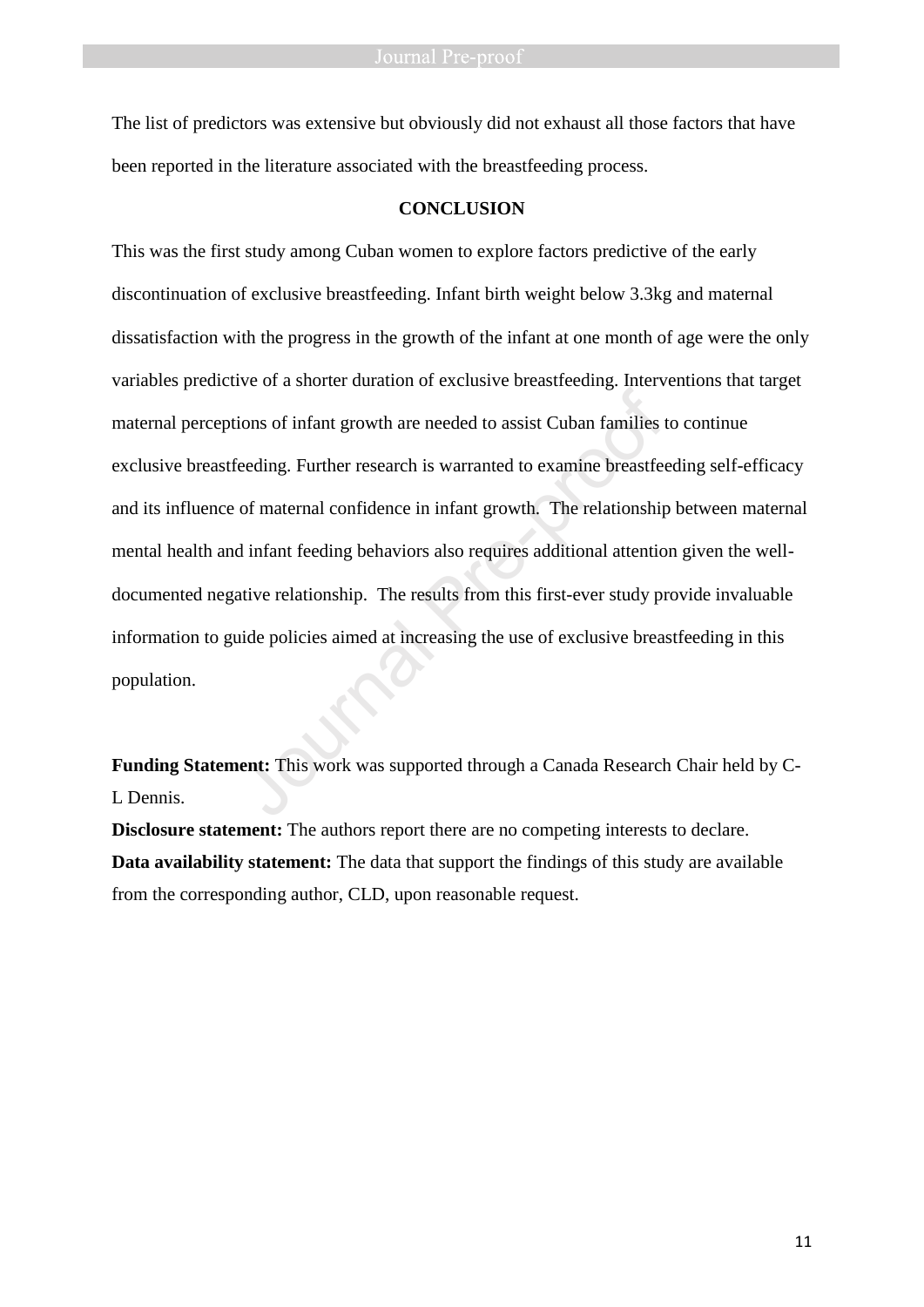# **REFERENCES**

- 1. World Health Organization. Exclusive breastfeeding for six months best for babies everywhere. Statement. Published 2011. Accessed December 9, 2021. https://www.who.int/news/item/15-01-2011-exclusive-breastfeeding-for-sixmonths-best-for-babies-everywhere
- 2. UNICEF. *Breastfeeding: A Mother's Gift for Every Child*.; 2018.
- 3. Horta BL, Loret De Mola C, Victora CG. Breastfeeding and intelligence: A systematic review and meta-analysis. *Acta Paediatrica, International Journal of Paediatrics*. 2015;104:14-19. doi:10.1111/apa.13139
- 4. Yan J, Liu L, Zhu Y, Huang G, Wang PP. The association between breastfeeding and childhood obesity: a meta-analysis. *BMC Public Health*. 2014;14:1267. doi:10.1186/1471-2458-14-1267
- 5. Horta BL, Loret De Mola C, Victora CG. Long-term consequences of breastfeeding on cholesterol, obesity, systolic blood pressure and type 2 diabetes: A systematic review and meta-analysis. *Acta Paediatrica, International Journal of Paediatrics*. 2015;104:30-37. doi:10.1111/apa.13133
- 6. Sankar MJ, Sinha B, Chowdhury R, et al. Optimal breastfeeding practices and infant and child mortality: A systematic review and meta-analysis. *Acta Paediatrica, International Journal of Paediatrics*. 2015;104:3-13. doi:10.1111/apa.13147 astfeeding on cholesterol, obesity, systolic blood pressure<br>astfeeding on cholesterol, obesity, systolic blood pressure<br>betes: A systematic review and meta-analysis. Acta Paedia<br>ernational Journal of Paediatrics. 2015;104:
- 7. Abarin T, Yan Wu Y, Warrington N, Lye S, Pennell C, Briollais L. The impact of breastfeeding on FTO-related BMI growth trajectories: an application to the Raine pregnancy cohort study. *Int J Epidemiol*. 2012;41(6):1650-1660. doi:10.1093/ije/dys171
- 8. Boivin M, Pérusse D, Dionne G, et al. The genetic-environmental etiology of parents' perceptions and self-assessed behaviours toward their 5-month-old infants in a large twin and singleton sample. *J Child Psychol Psychiatry*. 2005;46(6):612-630. doi:10.1111/j.1469-7610.2004.00375.x
- 9. Yeste D, Carrascosa A. [Obesity-related metabolic disorders in childhood and adolescence]. *Anales de pediatria (Barcelona, Spain : 2003)*. 2011;75(2):135.e1-9. doi:10.1016/j.anpedi.2011.03.025
- 10. Victora CG, Bahl R, Barros AJD, et al. Breastfeeding in the 21st century: Epidemiology, mechanisms, and lifelong effect. *The Lancet*. 2016;387(10017):475-490. doi:10.1016/S0140-6736(15)01024-7
- 11. UNICEF. Global Breastfeeding Scorecard, 2017. Tracking Progress for Breastfeeding Policies and Programmes. Webpage. Published 2017. Accessed February 20, 2019. http://www.unicef.org/breastfeeding.
- 12. Dirección de Registros Médicos y Estadísticas de Salud. *Anuario Estadístico de Salud 2018*.; 2019.
- 13. World Health Organization. Global targets 2025. To improve maternal, infant and young child nutrition. Webpage. Published 2014. Accessed January 23, 2019. nutrition/topics/nutrition\_globaltargets2025/en/
- 14. Fernández Brizuela E de J. Estudio bibliométrico sobre lactancia materna en las revistas médicas cubanas durante el período 2009-2013 . *Revista Cubana de Información en Ciencias de la Salud* . 2014;25:270-284.
- 15. World Health Organization. Infant and yound child feeding. Webpage. Published 2021. Accessed January 5, 2022. https://www.who.int/newsroom/fact-sheets/detail/infant-and-young-child-feeding
- 16. Louro I. Familia en el ejercicio de la medicina general integral. In: Alvares R, Hernández G, Báster J, García R, eds. *Medicina General Integral.* 2da ed. Ecimed; 2008:398-419.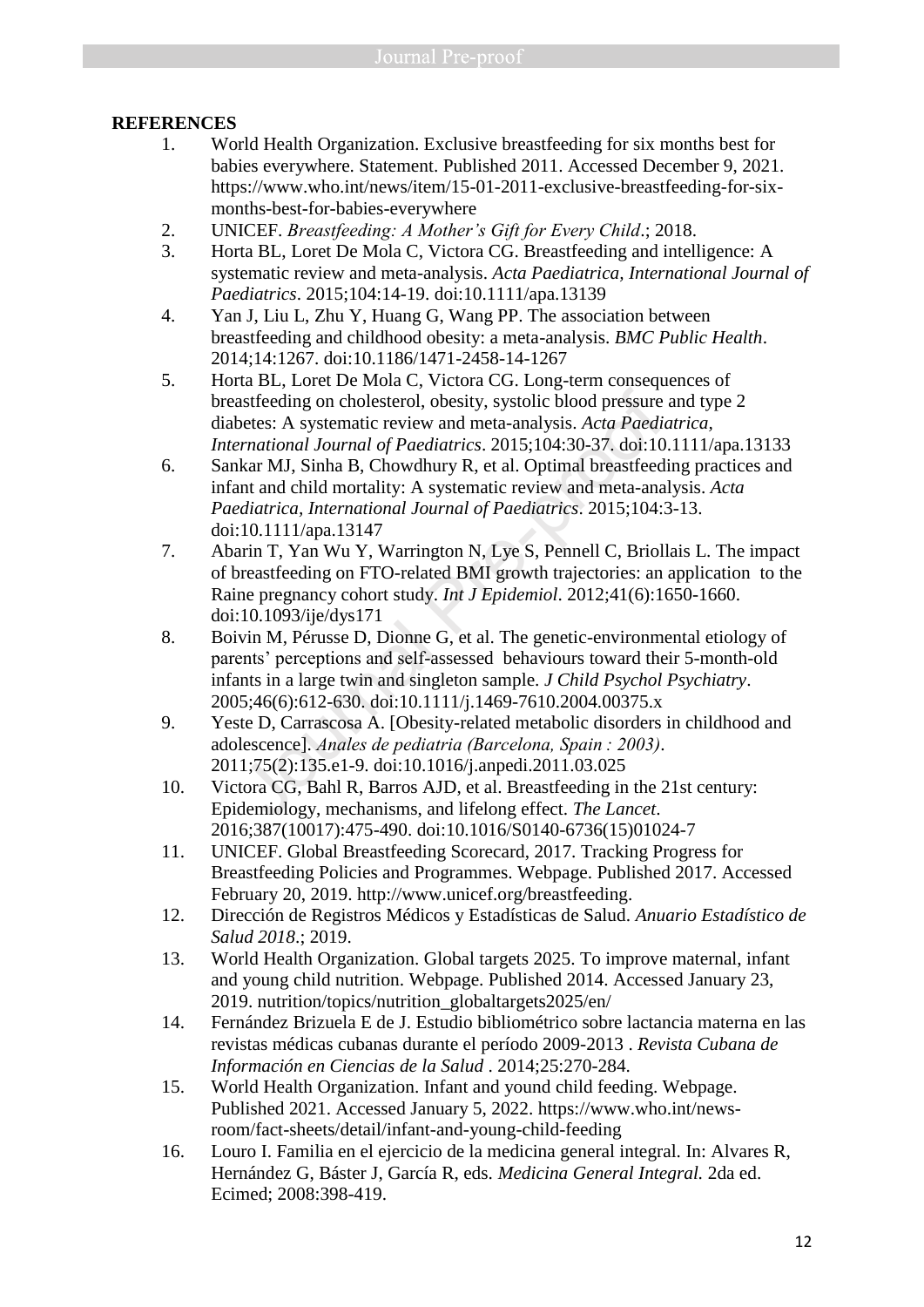- 17. Dennis CL, Falah-Hassani K, Shiri R. Prevalence of antenatal and postnatal anxiety: systematic review and meta-analysis. *Br J Psychiatry*. 2017;210(5):315-323.
- 18. Grigoriadis S, Graves L, Peer M, et al. Maternal Anxiety During Pregnancy and the Association With Adverse Perinatal Outcomes: Systematic Review and Meta-Analysis. *J Clin Psychiatry*. 2018;79(5). doi:10.4088/JCP.17r12011
- 19. Dennis CL, Falah-Hassani K, Shiri R. Prevalence of antenatal and postnatal anxiety: Systematic review and meta-analysis. *British Journal of Psychiatry*. 2017;210(5):315-323. doi:10.1192/bjp.bp.116.187179
- 20. Dennis CL, Creedy D. Psychosocial and psychological interventions for preventing postpartum depression. *Cochrane Database Syst Rev*. 2013;(4):CD001134. doi:10.1002/14651858.CD001134.pub2
- 21. Oliver-Roig A, D'Anglade-González MLL, García-García B, Silva-Tubio JRR, Richart-Martínez M, Dennis CLL. The Spanish version of the Breastfeeding Self-Efficacy Scale-Short Form: Reliability and validity assessment. *International Journal of Nursing Studies*. 2012;49(2):169-173. doi:10.1016/j.ijnurstu.2011.08.005 thart-Martínez M, Dennis CLL. The Spanish version of the<br>f-Efficacy Scale-Short Form: Reliability and validity assesemational Journal of Nursing Studies. 2012;49(2):169-17:<br>10.1016/j.ijnurstu.2011.08.005<br>IICEF. Infant and
- 22. UNICEF. Infant and young child feeding (IYCF) data. Webpage. Published 2021. Accessed January 14, 2022. https://data.unicef.org/resources/dataset/infant-young-child-feeding/
- 23. DiTomasso D, Wambach KA, Roberts MB, Erickson-Owens DA, Quigley A, Newbury JM. Maternal Worry About Infant Weight and its Influence on Artificial Milk Supplementation and Breastfeeding Cessation. *Journal of Human Lactation*. 2021;00(0):1-13. doi:10.1177/08903344211000284
- 24. Nasser A, Omer F, Al-Lenqawi F, et al. Predictors of Continued Breastfeeding at One Year among Women Attending Primary Healthcare Centers in Qatar: A Cross-Sectional Study. *Nutrients*. 2018;10(8). doi:10.3390/nu10080983
- 25. Flaherman VJ, McKean M, Cabana MD. Higher Birth Weight Improves Rates of Exclusive Breastfeeding Through 3 Months. *Infant, Child, and Adolescent Nutrition*. 2013;5(4):200-203. doi:10.1177/1941406413495089
- 26. Matias SL, Nommsen-Rivers LA, Dewey KG. Determinants of exclusive breastfeeding in a cohort of primiparous periurban peruvian mothers. *Journal of Human Lactation*. 2012;28(1):45-54. doi:10.1177/0890334411422703
- 27. Meedya S, Fahy K, Kable A. Factors that positively influence breastfeeding duration to 6 months: a literature review. *Women Birth*. 2010;23(4):135-145. doi:10.1016/j.wombi.2010.02.002
- 28. Castro-Pacheco BL, Cuellar Alvarez R, Ibargollen Negrin L, Equivel Lauzurique M, Machado Lubian M, Matinez Corredera A. *Cuban Experience in Child Health Care 1959-2006*.; 2010.
- 29. Esquivel M, Álvarez G, Izquierdo ME, Martínez D, Tamayo V. Well child care: a comprehensive strategy for Cuban children and adolescents. *MEDICC Rev*. 2014;16(1):7-11. doi:10.37757/MR2014.V16.N1.3
- 30. Ministerio de Salud Pública. Dirección de Registros Médicos y Estadísticas de Salud. *Encuesta de Indicadores Múltiples Por Conglomerados. Cuba, 2019*.; 2020.
- 31. Fukui N, Motegi T, Watanabe Y, et al. Exclusive Breastfeeding Is Not Associated with Maternal-Infant Bonding in Early Postpartum, Considering Depression, Anxiety, and Parity. *Nutrients*. 2021;13(4). doi:10.3390/nu13041184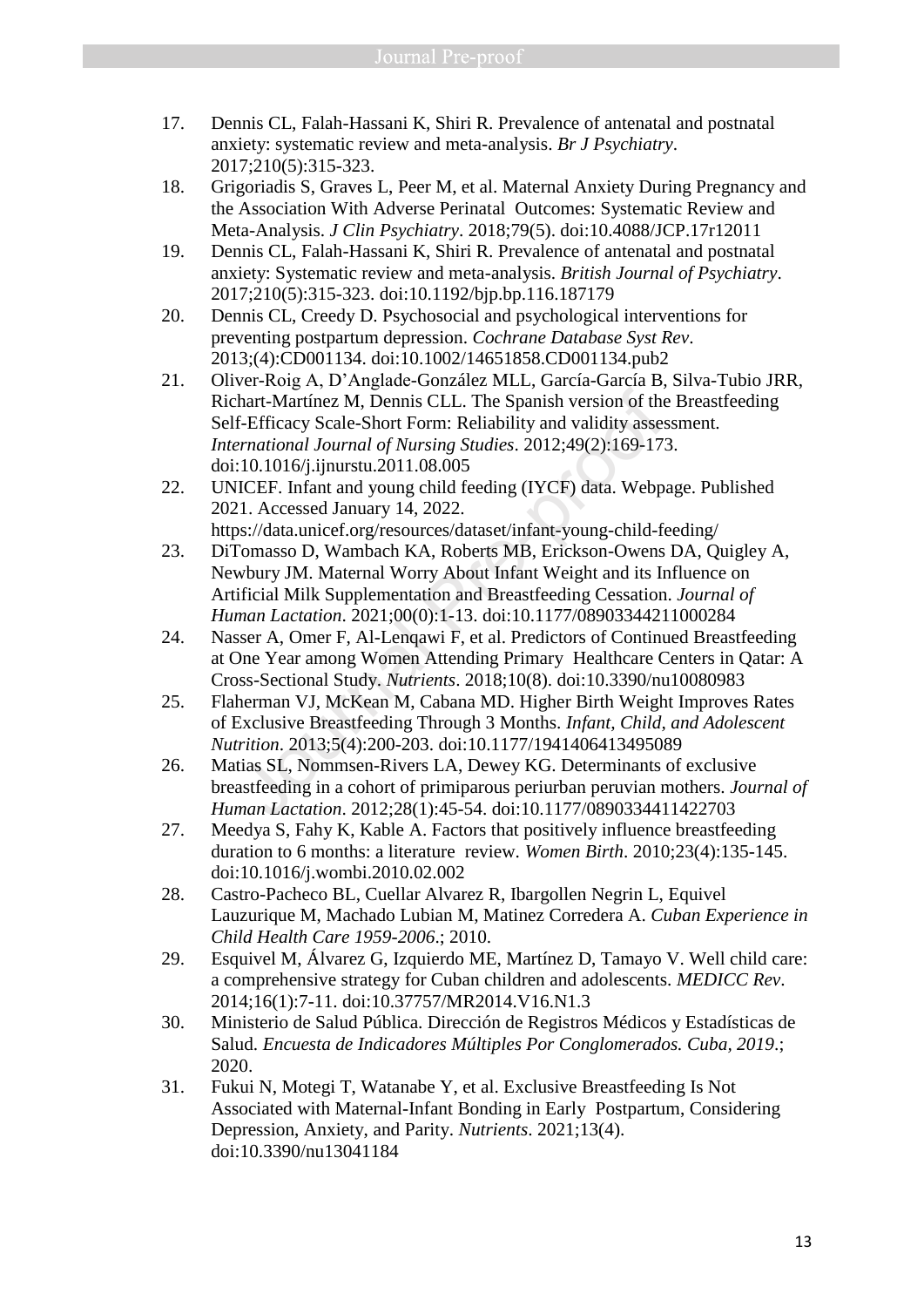- 32. Hussien J, Assefa S, Liben ML. Breastfeeding performance in Afar regional state, northeastern Ethiopia: a cross sectional study. *BMC Pediatr*. 2018;18(1):375. doi:10.1186/s12887-018-1353-y
- 33. Rollins NC, Bhandari N, Hajeebhoy N, et al. Why invest, and what it will take to improve breastfeeding practices? *Lancet*. 2016;387(10017):491-504. doi:10.1016/S0140-6736(15)01044-2
- 34. UNICEF. Early childhood development in Cuba. Webpage. Published 2016. Accessed February 10, 2019.
- https://www.unicef.org/cuba/cu\_resources\_earlychildhooddevelopmentlibro.pdf 35. Sinha B, Chowdhury R, Sankar MJ, et al. Interventions to improve breastfeeding outcomes: A systematic review and meta-analysis. *Acta*
- *Paediatrica, International Journal of Paediatrics*. 2015;104:114-135. doi:10.1111/apa.13127
- 36. Wong MS, Mou H, Chien WT. Effectiveness of educational and supportive intervention for primiparous women on breastfeeding related outcomes and breastfeeding self-efficacy: A systematic review and meta-analysis. *International Journal of Nursing Studies*. 2021;117:103874. doi:https://doi.org/10.1016/j.ijnurstu.2021.103874 or Muslim and Muslim and Sales and Muslim and Sales and Sales and Sales and Sales and Sales and Sales and Sales and Muslim and Muslim and Muslim and Muslim and Muslim and Muslim and Muslim and Muslim and Muslim and Muslim
- 37. Imdad A, Yakoob MY, Bhutta ZA. Effect of breastfeeding promotion interventions on breastfeeding rates, with special focus on developing countries. *BMC Public Health*. 2011;11(Suppl 3).
- 38. Dennis CL. Theoretical underpinnings of breastfeeding confidence: a selfefficacy framework. *Journal of human lactation : official journal of International Lactation Consultant Association*. 1999;15(3):195-201. doi:10.1177/089033449901500303
- 39. Mituki D, Tuitoek P, Varpolatai A, Taabu I. Translation and validation of the breast feeding self efficacy scale into the Kiswahili language in resource restricted setting in Thika Kenya. In: ; 2017.
- 40. Machado MCM, Assis KF, Oliveira F de CC, et al. Determinants of the exclusive breastfeeding abandonment: psychosocial factors. *Revista de saude publica*. 2014;48(6):985-994. doi:10.1590/S0034-8910.2014048005340
- 41. de Jager E, Skouteris H, Broadbent J, Amir L, Mellor K. Psychosocial correlates of exclusive breastfeeding: A systematic review. *Midwifery*. 2013;29(5):506- 518. doi:10.1016/j.midw.2012.04.009
- 42. Hoff CE, Movva N, Rosen Vollmar AK, Pérez-Escamilla R. Impact of Maternal Anxiety on Breastfeeding Outcomes: A Systematic Review. *Advances in Nutrition*. 2019;10(5):816-826. doi:10.1093/advances/nmy132
- 43. Kim S, Park M, Ahn S. The Impact of Antepartum Depression and Postpartum Depression on Exclusive Breastfeeding: A Systematic Review and Meta-Analysis. *Clinical Nursing Research*. Published online 2021. doi:10.1177/10547738211053507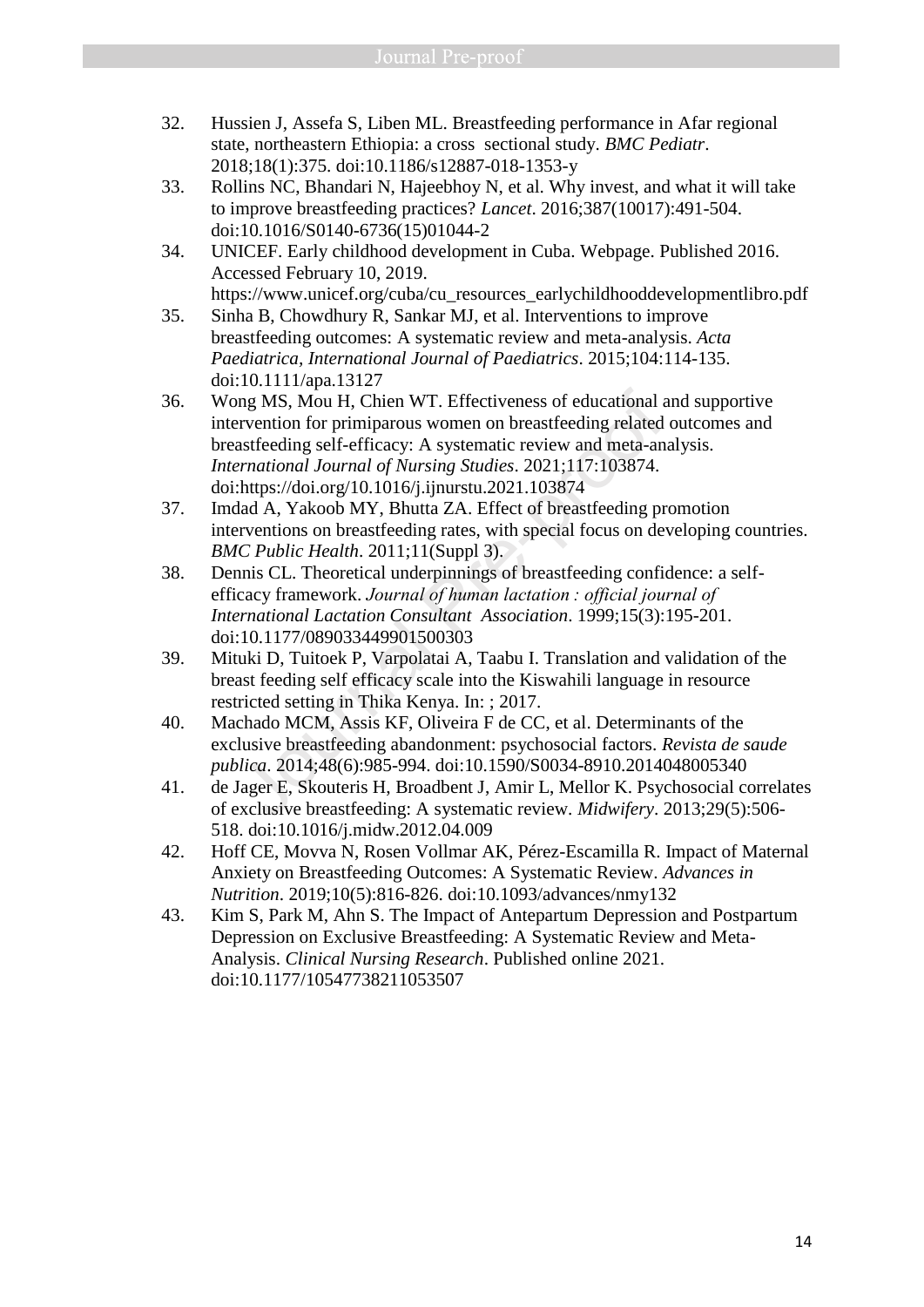| radio 1. Maternar variables and unferences in inean duration (in months) or exclusive breasticeuing | <b>CATEGORIES</b>        |     |      |                            | SD <sup>b</sup> | $\overline{P^*}$ |
|-----------------------------------------------------------------------------------------------------|--------------------------|-----|------|----------------------------|-----------------|------------------|
| <b>VARIABLE</b>                                                                                     |                          | N   | (% ) | Mean                       |                 |                  |
|                                                                                                     |                          |     |      | duration of                |                 |                  |
|                                                                                                     |                          |     |      | breastfeeding <sup>a</sup> |                 |                  |
| SOCIO-DEMOGRAPHIC VARIABLES                                                                         |                          |     |      |                            |                 |                  |
| Race                                                                                                | White                    | 105 | 38.5 | 2.94                       | 2.152           |                  |
|                                                                                                     |                          |     |      |                            |                 | 0.485            |
|                                                                                                     | <b>Black</b>             | 27  | 9.9  | 3.19                       | 2.298           |                  |
|                                                                                                     | Mestizo                  | 141 | 51.6 | 3.27                       | 2.074           |                  |
| Age                                                                                                 | < 20                     | 43  | 15.8 | 3.10                       | 1.961           | 0.807            |
|                                                                                                     |                          |     |      |                            |                 |                  |
|                                                                                                     | $20 - 35$                | 207 | 75.8 | 3.17                       | 2.140           |                  |
|                                                                                                     | $>35$                    | 23  | 8.4  | 2.86                       | 2.494           |                  |
| Level of Education                                                                                  | <b>Elementary School</b> | 99  | 36.3 | 3.09                       | 2.167           | 0.059            |
|                                                                                                     | <b>High School</b>       | 142 | 52.0 | 2.95                       | 2.074           |                  |
|                                                                                                     | University               | 32  | 11.7 | 3.94                       | 2.124           |                  |
|                                                                                                     | Housewife                |     |      |                            |                 |                  |
| Occupation                                                                                          |                          | 148 | 54.2 | 3.13                       | 2.195           | 0.784            |
|                                                                                                     | State worker             | 101 | 37.0 | 3.17                       | 2.059           |                  |
|                                                                                                     | Others                   | 24  | 8.8  | 2.83                       | 2.057           |                  |
| Family functioning                                                                                  | Functional               | 157 | 62.3 | $3.\overline{32}$          | 2.121           | .497             |
| Marital status of the parents                                                                       | Moderately               | 71  | 28.2 | 2.96                       | 2.045           |                  |
|                                                                                                     | functional               |     |      |                            |                 |                  |
|                                                                                                     | Dysfunctional            | 24  | 9.5  | 3.21                       | 2.413           |                  |
| Mother living with the infant's father                                                              | Yes                      | 236 | 86.4 | 3.14                       | 2.153           | .719             |
|                                                                                                     | N <sub>o</sub>           | 37  | 13.6 | 3.00                       | 1.986           |                  |
| Mother's smoking status 1 month                                                                     | Yes                      | 29  | 10.6 | 2.65                       | 2.497           | .174             |
|                                                                                                     | N <sub>o</sub>           | 244 | 89.4 | 3.25                       | 2.044           |                  |
| OBSTETRIC VARIABLES AND RELATED TO THE INFANT                                                       |                          |     |      |                            |                 |                  |
| Parity                                                                                              | Primiparous              | 167 | 61.2 | 3.14                       | 2.036           | .846             |
|                                                                                                     | Multiparous              | 106 | 38.8 | 3.08                       | 2.277           |                  |
| Delivery type                                                                                       | Vaginal                  | 166 | 61.0 | 3.30                       | 2.172           | .086             |
|                                                                                                     | Caesarean Section        | 106 | 39.0 | 2.84                       | 2.048           |                  |
| Breastfeeding initiated within the first hour                                                       | Yes                      | 161 | 60.8 | 3.41                       | 2.164           | $.008**$         |
| of birth                                                                                            | N <sub>o</sub>           | 107 | 39.2 | 2.70                       | 2.033           |                  |
| Informed of EB benefits                                                                             |                          | 225 | 82.4 | 3.03                       | 2.148           | .167             |
|                                                                                                     | Yes                      |     |      |                            |                 |                  |
|                                                                                                     | No                       | 48  | 17.6 | 3.50                       | 2.032           |                  |
| Infant's sex                                                                                        | Male                     | 137 | 50.2 | 3.03                       | 2.054           | .494             |
|                                                                                                     | Female                   | 136 | 49.8 | 3.21                       | 2.205           |                  |
| Birthweight                                                                                         | $<$ 3.3 kg               | 133 | 48.9 | 2.74                       | 2.095           | $.003**$         |
|                                                                                                     | $\geq$ 3.3 kg            | 139 | 51.1 | 3.50                       | 2.093           |                  |
| Uses pacifier at 1 month                                                                            | Yes                      | 66  | 24.2 | 2.56                       | 2.240           | $.010**$         |
|                                                                                                     | N <sub>o</sub>           | 207 | 75.8 | 3.35                       | 2.049           |                  |
| VARIABLES RELATED TO THE PERCEPTIONS OF MOTHERS                                                     |                          |     |      |                            |                 |                  |
| Progress of breastfeeding at hospital                                                               | Satisfied                | 227 | 83.2 | 3.16                       | 2.118           | .477             |
|                                                                                                     | Unsatisfied              | 46  | 16.8 | 2.91                       | 2.189           |                  |
| Satisfied with breastfeeding partner support                                                        | Yes                      | 207 | 75.8 | 3.29                       | 2.087           | .165             |
| at 1 month                                                                                          | No                       | 66  | 24.2 | 2.85                       | 2.227           |                  |
|                                                                                                     |                          |     |      |                            |                 |                  |
| Satisfied with breastfeeding family support at                                                      | Yes                      | 196 | 71.8 | 3.27                       | 2.051           | .275             |
| 1 month                                                                                             | N <sub>o</sub>           | 77  | 28.2 | 2.94                       | 2.235           |                  |
| Satisfied with the infant's growth at 1 month                                                       | Very satisfied           | 199 | 81.9 | 3.28                       | 2.050           | $.001**$         |
|                                                                                                     | Satisfied                | 39  | 14.8 | 2.08                       | 2.143           |                  |
|                                                                                                     | Unsatisfied              | 8   | 3.3  | 1.50                       | 2.070           |                  |

# Table 1. Maternal variables and differences in mean duration (in months) of exclusive breastfeeding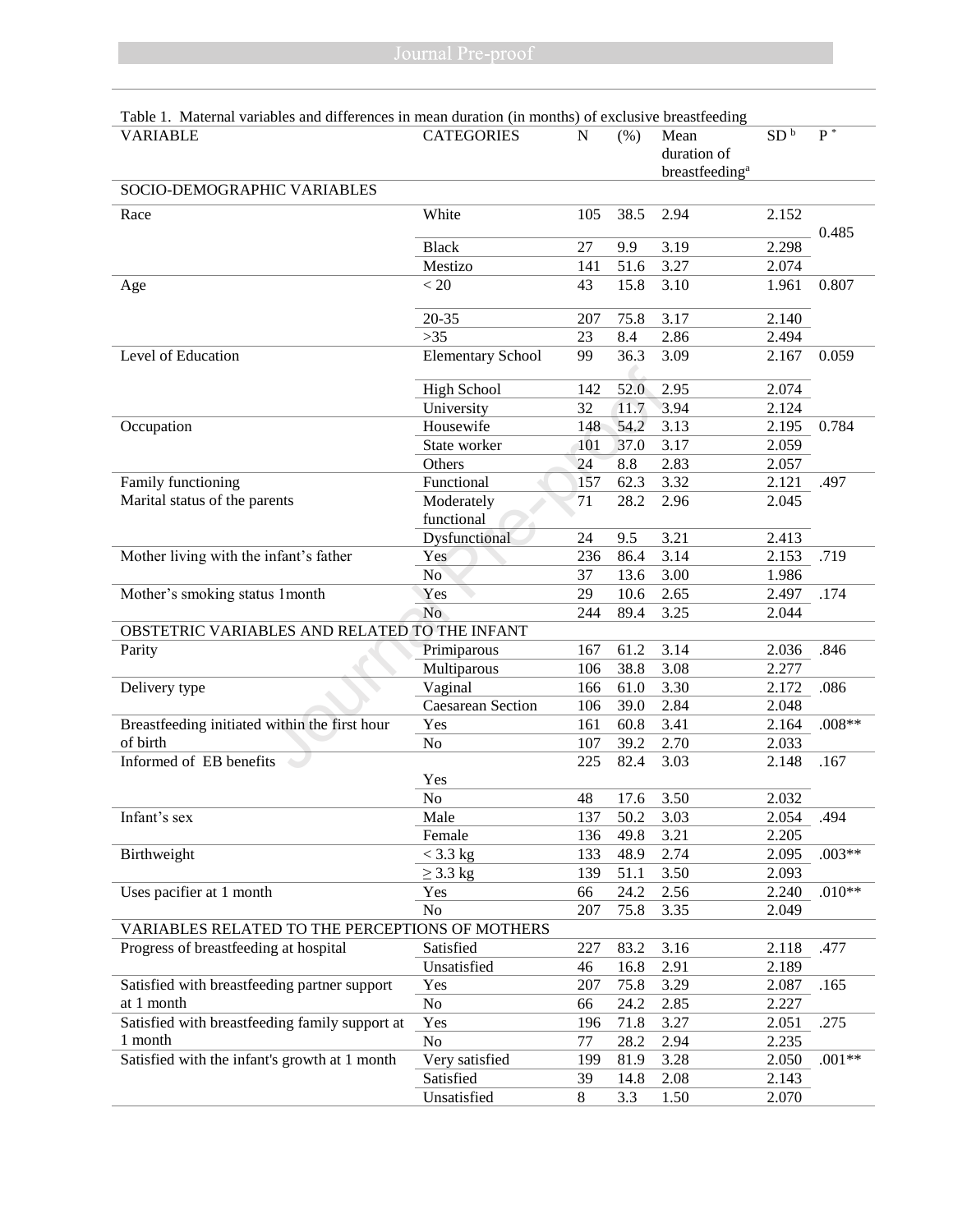| $.041*$<br>$.003**$<br>.620<br>$.050*$ |
|----------------------------------------|
|                                        |
|                                        |
|                                        |
|                                        |
|                                        |
|                                        |
|                                        |
|                                        |
| .488                                   |
|                                        |
| $.008**$                               |
|                                        |
| .291                                   |
|                                        |
| $.016*$                                |
|                                        |
|                                        |

### VARIABLES RELATED TO THE PSYCHOLOGICAL STATUS OF MOTHERS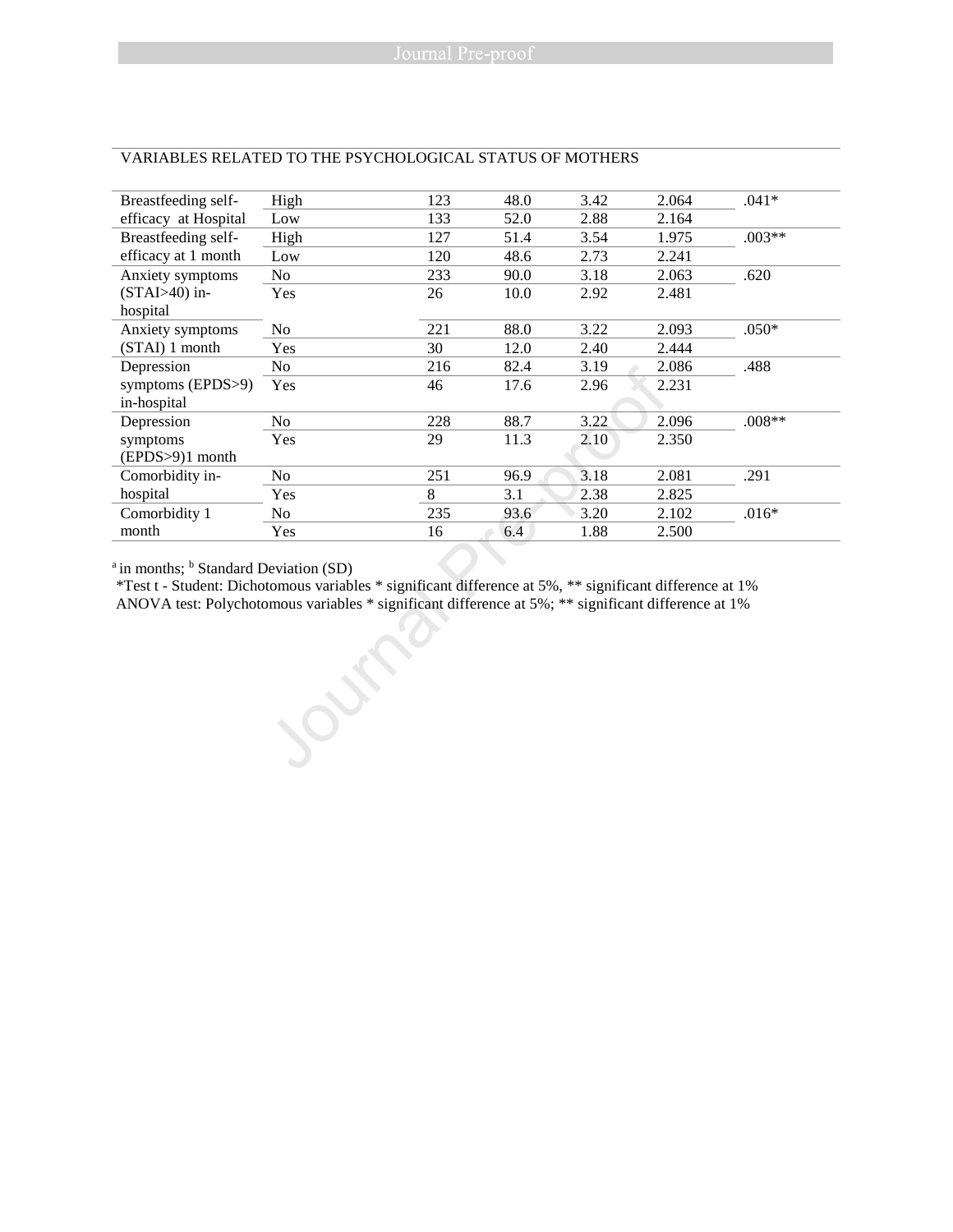Table 2. Variables associated with a shorter duration of exclusive breastfeeding among Havana women in the univariate analysis

|                                                        | Crude ORs | Confidence interval 95% |       |  |  |
|--------------------------------------------------------|-----------|-------------------------|-------|--|--|
| <b>VARIABLE</b>                                        |           | Min                     | Max   |  |  |
| Breastfeeding initiated within the first hour of birth |           |                         |       |  |  |
| Yes (reference)                                        | 1.0       |                         |       |  |  |
| N <sub>o</sub>                                         | 1.84      | 1.11                    | 3.04  |  |  |
| Infant's weight at birth                               |           |                         |       |  |  |
| $<$ 3. 3 kg                                            | 1.88      | 1.15                    | 3.08  |  |  |
| $\geq$ 3. 3 kg (reference)                             | 1.0       |                         |       |  |  |
| Pacifier's use at 1 month                              |           |                         |       |  |  |
| Yes                                                    | 1.98      | 1.11                    | 3.55  |  |  |
| No (reference)                                         | 1.0       |                         |       |  |  |
| Infant's growth satisfaction at 1 month                |           |                         |       |  |  |
| Satisfied (reference)                                  | 1.0       |                         |       |  |  |
| Unsatisfied                                            | 3.02      | 1.53                    | 5.95  |  |  |
| Breastfeeding self-efficacy at Hospital                |           |                         |       |  |  |
| High (reference)                                       | 1.0       |                         |       |  |  |
| Low                                                    | 1.85      | 1.06                    | 3.22  |  |  |
| Breastfeeding self-efficacy at 1 month                 |           |                         |       |  |  |
| High (reference)                                       | 1.0       |                         |       |  |  |
| Low                                                    | 1.89      | 1.13                    | 3.15  |  |  |
| Maternal anxiety (STAI) 1 month                        |           |                         |       |  |  |
| Presence                                               | 2.93      | 1.33                    | 6.46  |  |  |
| No presence (reference)                                | 1.0       |                         |       |  |  |
| Maternal depression (Edinburgh) 1 month                |           |                         |       |  |  |
| Presence                                               | 2.60      | 1.17                    | 5.77  |  |  |
| No presence (reference)                                | $1.0\,$   |                         |       |  |  |
| Comorbidity $\overline{1 \text{ month}}$               |           |                         |       |  |  |
| Presence                                               | 3.73      | 1.27                    | 10.92 |  |  |
| No presence (reference)                                | $1.0\,$   |                         |       |  |  |
|                                                        |           |                         |       |  |  |